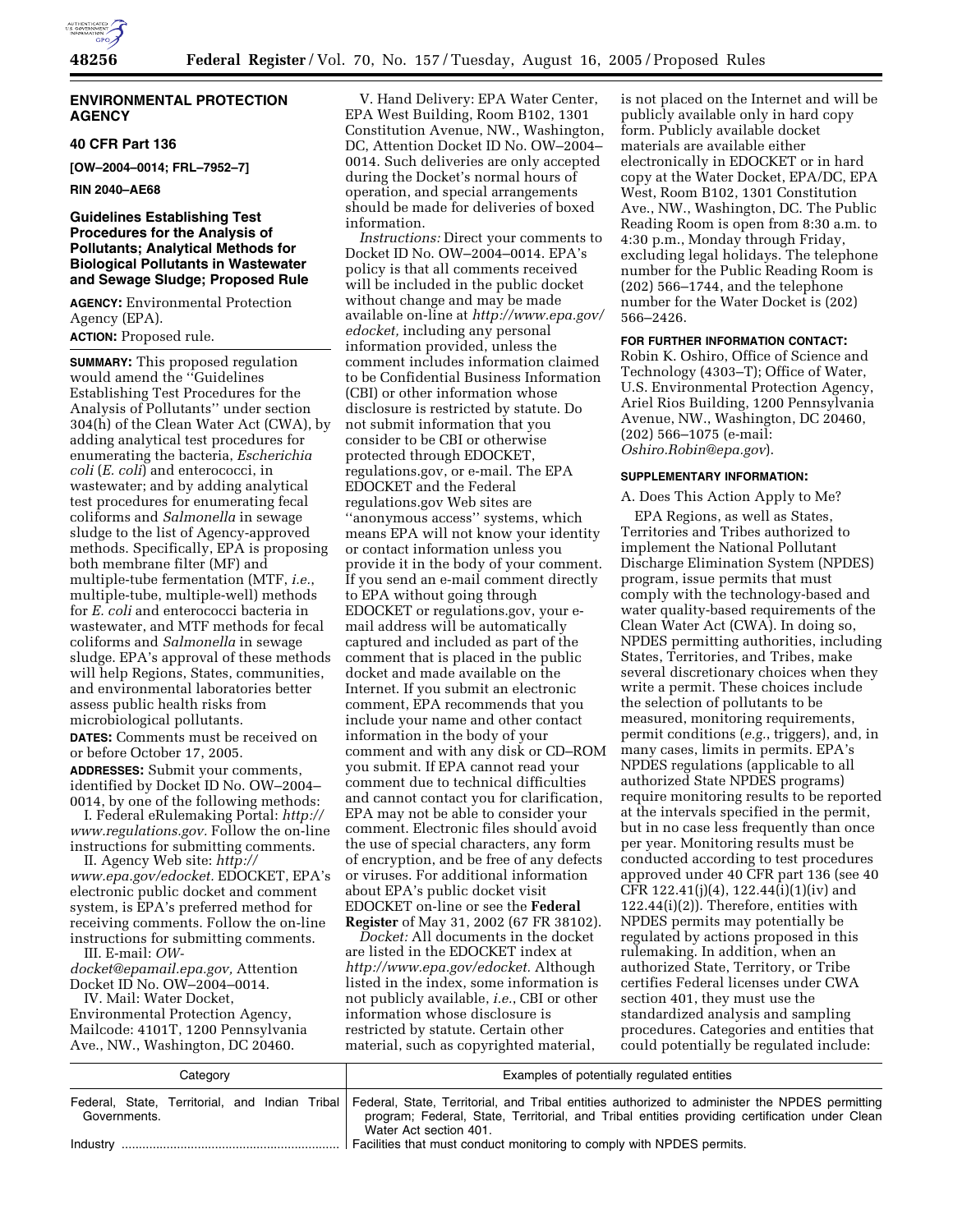| Category       | Examples of potentially regulated entities                       |
|----------------|------------------------------------------------------------------|
| Municipalities | POTWs that must conduct monitoring to comply with NPDES permits. |

This table is not intended to be exhaustive, but rather provides a guide for readers regarding entities likely to be regulated by this action. This table lists types of entities that EPA is now aware could potentially be regulated by this action. Other types of entities not listed in the table could also be regulated. To determine whether your facility is regulated by this action, you should carefully examine the applicability language at 40 CFR 122.1, (NPDES purpose and scope), 40 CFR 136.1 (NPDES permits and CWA), 40 CFR 503.32 (Sewage sludge and pathogens). If you have questions regarding the applicability of this action to a particular entity, consult the appropriate person listed in the preceding **FOR FURTHER INFORMATION CONTACT** section.

#### **B. What Should I Consider as I Prepare My Comments for EPA?**

1. *Submitting CBI.* Do not submit this information to EPA through EDOCKET, regulations.gov or e-mail. Clearly mark the part or all of the information that you claim to be CBI. For CBI information in a disk or CD–ROM that you mail to EPA, mark the outside of the disk or CD–ROM as CBI and then identify electronically within the disk or CD–ROM the specific information that is claimed as CBI. In addition to one complete version of the comment that includes information claimed as CBI, a copy of the comment that does not contain the information claimed as CBI must be submitted for inclusion in the public docket. Information so marked will not be disclosed except in accordance with procedures set forth in 40 CFR part 2.

2. *Tips for Preparing Your Comments.* When submitting comments, remember to:

I. Identify the rulemaking by docket number and other identifying information (subject heading, **Federal Register** date and page number).

II. Follow directions—The agency may ask you to respond to specific questions or organize comments by referencing a Code of Federal Regulations (CFR) part or section number.

III. Explain why you agree or disagree; suggest alternatives and substitute language for your requested changes.

IV. Describe any assumptions and provide any technical information and/ or data that you used.

V. If you estimate potential costs or burdens, explain how you arrived at your estimate in sufficient detail to allow for it to be reproduced.

VI. Provide specific examples to illustrate your concerns, and suggest alternatives.

VII. Explain your views as clearly as possible, avoiding the use of profanity or personal threats.

VIII. Make sure to submit your comments by the comment period deadline identified.

3. *Docket Copying Costs.* Copies of analytical methods published by EPA are available for a nominal cost through the National Technical Information Service (NTIS); U.S. Department of Commerce; 5285 Port Royal Road; Springfield, VA 22161, or call (800) 553–6847. Copies of the EPA methods cited in this proposal may be obtained from Robin K. Oshiro; Office of Science and Technology (4303–T); Office of Water; U.S. Environmental Protection Agency; Ariel Rios Building; 1200 Pennsylvania Avenue, NW., Washington, DC 20460, or call (202) 566–1075. Copies of several of the EPA methods cited in this proposal may also be downloaded from the EPA Office of Water, Office of Science and Technology, home page at *http:// www.epa.gov/waterscience/methods/.* Copies of all methods are also available in the public record for this proposal.

#### **Table of Contents**

I. Statutory Authority

- II. Explanation of Today's Action A. Methods for NPDES Compliance Monitoring
	- B. Request for Public Comment and Available Data
	- C. Editorial Revision and Clarification to 40 CFR Part 136
	- D. Sampling, Sample Preservation, and Holding Times for NPDES Compliance Monitoring: Revisions to 40 CFR Part 136, Table II
- III. Statutory and Executive Order Reviews A. Executive Order 12866: Regulatory
	- Planning and Review B. Paperwork Reduction Act
	- C. Regulatory Flexibility Act
	- D. Unfunded Mandates Reform Act
	- E. Executive Order 13132: Federalism
	- F. Executive Order 13175: Consultation and Coordination With Indian Tribal Governments
	- G. Executive Order 13045: Protection of Children From Environmental Health & Safety Risks
	- H. Executive Order 13211: Actions That Significantly Affect Energy Supply, Distribution, or Use

I. National Technology Transfer Advancement Act IV. References

## **I. Statutory Authority**

EPA is proposing this action pursuant to the authority of sections 301(a), 304(h), 405(d) and (e), and 501(a) of the Clean Water Act (''CWA'' or the ''Act''), 33 U.S.C. 1311(a), 1314(h), 1361(a). Section 301(a) of the Act prohibits the discharge of any pollutant into navigable waters unless, among other things, the discharge complies with a National Pollutant Discharge Elimination System (NPDES) permit issued under section 402 of the Act. Section 304(h) of the Act requires the Administrator of the EPA to  $\cdots$  \* \* promulgate guidelines establishing test procedures for the analysis of pollutants that shall include the factors which must be provided in any certification pursuant to [section 401 of this Act] or permit application pursuant to [section 402 of this Act].'' Section 501(a) of the Act authorizes the Administrator to ''

\* \* \* prescribe such regulations as are necessary to carry out this function under [the Act].'' EPA generally codifies its test procedures in the Code of Federal Regulations (including analysis and sampling requirements) for CWA programs at 40 CFR part 136, though some specific requirements are in other sections (*e.g.*, 40 CFR 503.8).

#### **II. Explanation of Today's Action**

### *A. Methods for NPDES Compliance Monitoring*

This proposal would make available membrane filter (MF) methods and a suite of Multiple Tube Fermentation (MTF) methods (*i.e.*, multiple-tube, multiple-well) including culture and enzyme-substrate techniques available for enumerating (*i.e.*, determining organism density) *E. coli* and enteroccoci in wastewaters and fecal coliforms and *Salmonella* in sewage sludge as part of State, Territorial, Tribal, and local water quality and sewage sludge monitoring programs.

EPA selected the methods based on data generated by EPA laboratories, or submissions to the ATP program. Since multiple studies using different method versions and different statistical analyses generated the EPA laboratory data, the test procedures in today's rule must be evaluated against the end-users' needs based on data quality objectives. EPA recommends that all new proposed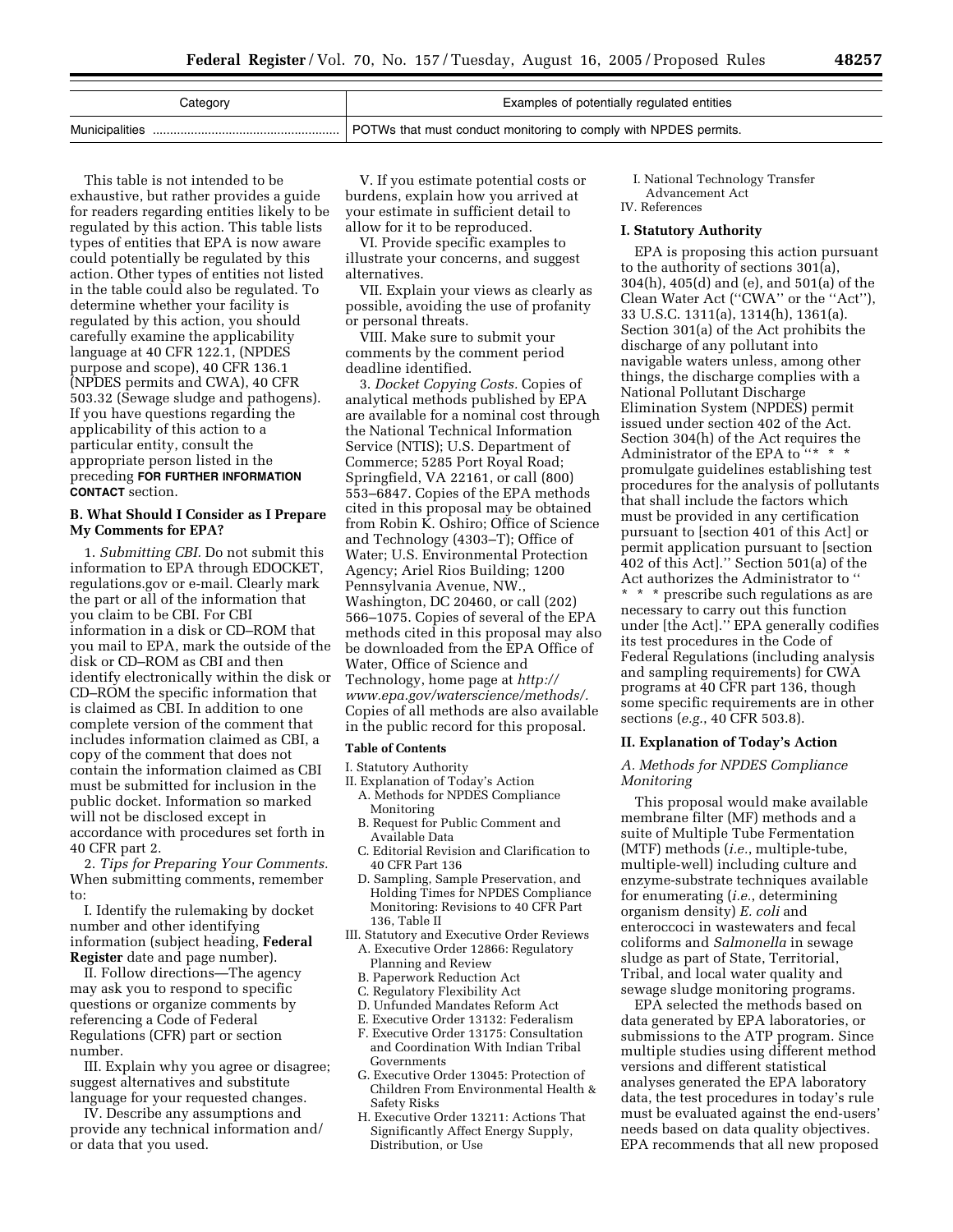alternative methods be compared to the appropriate EPA approved reference method before adopting it for that matrix to ensure that the proposed method generates data of comparable quality. For full details regarding alternative microbial methods, see the EPA Microbiological Alternate Test Procedure (ATP) Protocol for Drinking Water, Ambient Water, and Wastewater Monitoring Methods (EPA 821–B–03– 004). Full citations for methods and validation data reports are provided in the References section and are included in the docket for today's proposed rulemaking.

1. Membrane Filtration (MF) and Multiple Tube Fermentation (MTF) Methods

Membrane filtration is a direct-plating method in which sample dilutions/ volumes are filtered through 0.45 µm membrane filters that are subsequently transferred to petri plates containing selective primary isolation agar or an absorbent pad saturated with selective broth. The total sample volume to be analyzed may be distributed among multiple filters and diluted as needed, based on the anticipated water sample type, quality, and character (*e.g.*, organism density, turbidity). The goal is to obtain plates with counts within the acceptable counting range of the method. The acceptable counting range of membrane filter tests depends on the specific analytical technique and the target organism under study. Plates are incubated and target colonies are counted. A percentage of the target colonies may then be verified as specified by the method. Target colonies are detected by observing the presence of colonies that meet a specific morphology, color, or fluorescence under specified conditions. Colonies may be counted with the aid of a fluorescent light, magnifying lens or dissecting microscope. Results generally are reported as colony-forming units (CFU) per 100 mL. Organism density is determined by dividing the number of target CFU by the volume (mL) of undiluted sample that is filtered and multiplying by 100. If verification steps are performed, the initial target colony count is adjusted based upon the percentage of positively verified colonies and reported as a ''verified count per 100 mL'' (Standard Methods for the Examination of Water and Wastewater, 1998).

Membrane filtration is applicable to most tertiary treated wastewaters but has limitations where an underestimation of organism density is likely, such as water samples with high turbidity, toxic compounds, large

numbers of non-coliform (background) bacteria. In addition, membrane filtration may have limitations where organisms are damaged by chlorine or toxic compounds, such as can be found in primary and some secondary treated wastewaters. To minimize these interferences, replicates of smaller sample dilutions/volumes may be filtered and the results combined. When the MF method has not been used previously on an individual water type, parallel tests should be conducted with a Multiple Tube Fermentation (MTF) to demonstrate applicability, lack of interferences, and at least comparable (*e.g.*, equivalent or better) recovery. For example, colonies from samples containing high-background levels or stressed organisms should be verified. If the MTF results are consistently higher than those obtained in MF tests, or there is an indication of suboptimal recovery, the user should use an appropriate recovery enhancement technique that the tester demonstrates is comparable to MTF. Further background information on MF tests is available in Standard Methods for the Examination of Water and Wastewater (1998).

In Multiple Tube Fermentation (MTF) tests, the number of tubes/wells producing a positive reaction provides an estimate of the original, undiluted density (*i.e.*, concentration) of target organisms in the sample. This estimate of target organisms, based on probability formulas, is termed the Multiple Tube Fermentation. MTF tests may be conducted in multiple-tube fermentation, multiple-tube enzyme substrate, or multiple-well enzyme substrate formats. In multiple-tube tests, serial dilutions may be used to obtain estimates over a range of concentrations, with replicate tubes analyzed at each ten-fold dilution/volume. The numbers of replicate tubes and sample dilutions/ volumes are selected based on the expected quality of the water sample. Generally, for non-potable water samples, five replicate tubes at a minimum of three dilutions/volumes are used. Tubes are incubated, and positive results are reported and confirmed. Positive results are determined under specified conditions by the presence of acid and/or the production of gas using MTF tests, or by color change or fluorescence using enzyme substrate tests. Tests also may be conducted in a multiple-well format to determine MTF, using commercially prepared substrate media, multiple-well trays, and MPN tables provided by the manufacturer. Target organism density is estimated by comparing the number of positive tubes or wells with MPN

tables. The MPN tables relate the number of positive tubes or wells to an estimate of the mean target organism density based on probability formulas. Results in both types of tests are generally reported as MPN per 100 mL.

The multiple-tube fermentation methodology is useful for detecting low concentrations of organisms (<100/100 mL), particularly in samples containing heavy particulate matter, toxic compounds (*e.g.* metals), injured or stressed organisms, or high levels of heterotrophic plate count bacteria (HPC). The membrane filtration technique may be more appropriate in instances where the toxins are water soluble; in such cases, the toxin may be eliminated while the organisms are retained on the filter. Multiple-tube tests are applicable to sewage sludge analysis. Since MPN tables assume a Poisson distribution, samples must be adequately shaken to break up any clumps and provide even distribution of bacteria. If the sample is not gently shaken, the MPN value may underestimate the actual bacterial density. The overall precision of each multiple-tube test depends on the number of tubes used and sample dilutions/volumes tested.

Unless a large number of tubes are used (five tubes per dilution/volume or more), the precision of multiple-tube tests can be very poor. Precision is improved when the results from several samples from the same sampling event are processed, estimated separately, and then mathematically combined using the geometric mean. Further background information on multiple-tube tests is available in the Standard Methods for the Examination of Water and Wastewater (1998).

A statistical comparison of results obtained by the MF and MTF methods showed that the MF method is more precise in enumerating target organisms than the MTF test, but differences in recovery were generally not statistically significant. However, based on susceptibility to interferences, MF tests may underestimate the number of viable bacteria, and the MTF method may overestimate the concentration because of the built-in positive bias of the method (Thomas, 1955). Because of susceptibility of some MF tests to interferences, verification of some MF results with confirmatory multiple-tube tests is critical. Additionally, some MTF tests require confirmation tests because of the false positive/false negative rates of the particular media. In general, although numerical results may not be identical, data from each method yield similar water quality information based on performance.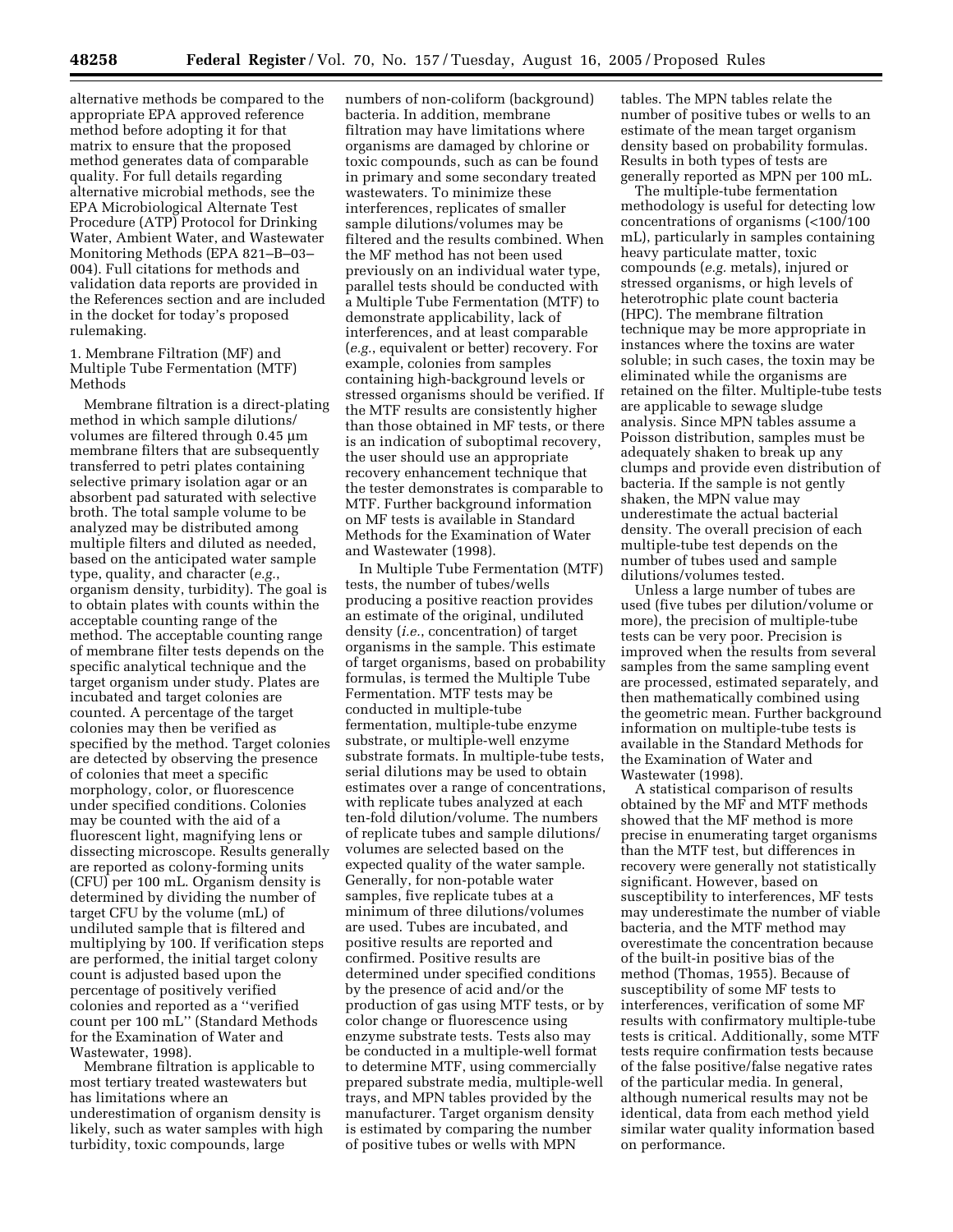## 2. Methods for *E. coli* in Wastewater

EPA is proposing several methods for enumerating *E. coli* in wastewater. In Table 1, methods in the same row use the same technique, but are published by different entities. For example, ONPG–MUG is published in the ''Standard Methods'' manual and in the Association of Official Analytical Chemists (AOAC) manual, and is also

available as a commercial product. Voluntary Consensus Standards (VCS) Methods are those developed or adopted by domestic and international voluntary consensus standard bodies. The American Public Health Association (APHA), American Water Works Association (AWWA), and Water Environment Foundation (WEF) jointly publish methods approved by a

methods approval program in Standard Methods for the Examination of Water and Wastewater (''Standard Methods''). The Association of Official Analytical Chemists (AOAC) also publishes methods that have met the requirements of the AOAC methods approval program. EPA methods are those that have been developed and validated by the US EPA.

|  |  | TABLE 1.-PROPOSED METHODS FOR E. coli ENUMERATION IN WASTEWATER |  |
|--|--|-----------------------------------------------------------------|--|
|--|--|-----------------------------------------------------------------|--|

|           |                                            | EPA           | VCS methods         |             | Commercial                                            |
|-----------|--------------------------------------------|---------------|---------------------|-------------|-------------------------------------------------------|
| Techniaue | Method <sup>1</sup>                        | method        | Standard<br>methods | <b>AOAC</b> | example                                               |
|           | Modified mTEC agar<br>ONPG-MUG<br>ONPG-MUG | 1603<br>.<br> | <br>9223B<br>9223B  | <br>991.15  | Colilert <sup>® 2</sup><br>Colilert-18 <sup>® 2</sup> |

<sup>1</sup> Tests must be conducted in a format that provides organism enumeration.

2 Manufactured by IDEXX.

*a. Membrane Filter (MF) Test for E. coli: Modified mTEC Agar (EPA Method 1603).* The modified mTEC agar method is a single-step MF procedure that provides a direct count of *E. coli* in water based on the development of colonies on the surface of a filter when placed on selective modified mTEC media (USEPA, 2004a). This is a modification of the standard mTEC media that eliminates bromcresol purple and bromphenol red from the medium, adds the chromogen 5-bromo-6-chloro-3-indoyl-b-D-glucuronide (Magenta Gluc), and eliminates the transfer of the filter to a second substrate medium. In this method, a water sample is filtered through a 0.45 µm membrane filter, the filter is placed on modified mTEC agar, incubated at  $35 \pm 0.5$  °C for 2 h to resuscitate injured or stressed bacteria, and then incubated for  $23 \pm 1$  h in a 44.5  $\pm$  0.2 °C water bath. Following incubation, all red or magenta colonies are counted as *E. coli.*

*b. Multiple Tube Fermentation Tests for E. coli: ONPG–MUG (Standard Methods 9223B, AOAC 991.15, Colilert, Colilert–18)*. ONPG–MUG tests are chromogenic/fluorogenic enzyme substrate tests for the simultaneous determination of total coliforms and *E. coli* in water. These tests use commercially available media containing the chromogenic substrate ortho-nitrophenyl-b-Dgalactopyranoside (ONPG), to detect total coliforms and the fluorogenic substrate 4-methylumbelliferyl-b-Dglucuronide (MUG), to detect *E. coli.* All tests must be conducted in a format that

provides quantitative results for ambient water. Colilert-18<sup>®</sup> should be used for testing marine waters with a minimum of a 10-fold dilution with sterile nonbuffered, oxidant-free water. Media formulations are available in disposable tubes for the multiple-tube procedure or packets for the multiple-well procedure. Appropriate preweighed portions of media for mixing and dispensing into multiple-tubes and wells are also available. The use of commercially prepared media is required for quality assurance and uniformity.

For the multiple-tube procedure, a well-mixed sample and/or sample dilution/volume is added to tubes containing predispensed media. Tubes are then capped and mixed vigorously to dissolve the media. Alternatively, this procedure can be performed by adding appropriate amounts of substrate media to a bulk diluted sample (with appropriate dilutions for enumeration), then mixing and dispensing into multiple-tubes. The number of tubes, and number of dilutions/volumes are determined based on the type, quality, and character of the water sample. A multiple-well procedure may be performed with sterilized disposable packets. The commercially available Quanti-Tray<sup>®</sup> or Quanti-Tray<sup>®</sup>/2000 multiple-well tests uses Colilert<sup>®</sup> or Colilert-18 media to determine *E. coli* (IDEXX, 1999a,b,c). In these tests, the packet containing media is added to a 100-mL sample (with appropriate dilutions for enumeration). The sample is then mixed and poured into the tray. A tray sealer separates the sample into

51 wells (Quanti-Tray) or 96 wells (Quanti-tray/2000) and seals the package which is subsequently incubated at  $35 \pm 0.5$  °C for 18 h when using Colilert-18 $\degree$  or 24 h when using Colilert<sup>®</sup>. If the response is questionable after the specified incubation period, the sample is incubated for up to an additional 4 h at  $35 \pm 0.5$  °C for both Colilert<sup>®</sup> tests.

After the appropriate incubation period, each tube or well is compared to the reference color ''comparator'' provided with the media. If the sample has a yellow color greater or equal to the comparator, the presence of total coliforms is verified, and the tube or well is then checked for fluorescence under long-wavelength UV light (366 nm). The presence of fluorescence greater than or equal to the comparator is a positive test for *E. coli.* If water samples contain humic acid or colored substances, inoculated tubes or wells should also be compared to a sample water blank. The concentration in MPN/ 100 mL is then calculated from the number of positive tubes or wells using MPN tables provided by the manufacturer.

## 3. Methods for Enterococci for Wastewater

EPA is proposing several methods for enumerating enterococci in wastewater. Brief descriptions of the proposed MF and MTF methods are provided below. In Table 2, methods in the same horizontal row use the same technique, but are published by different entities.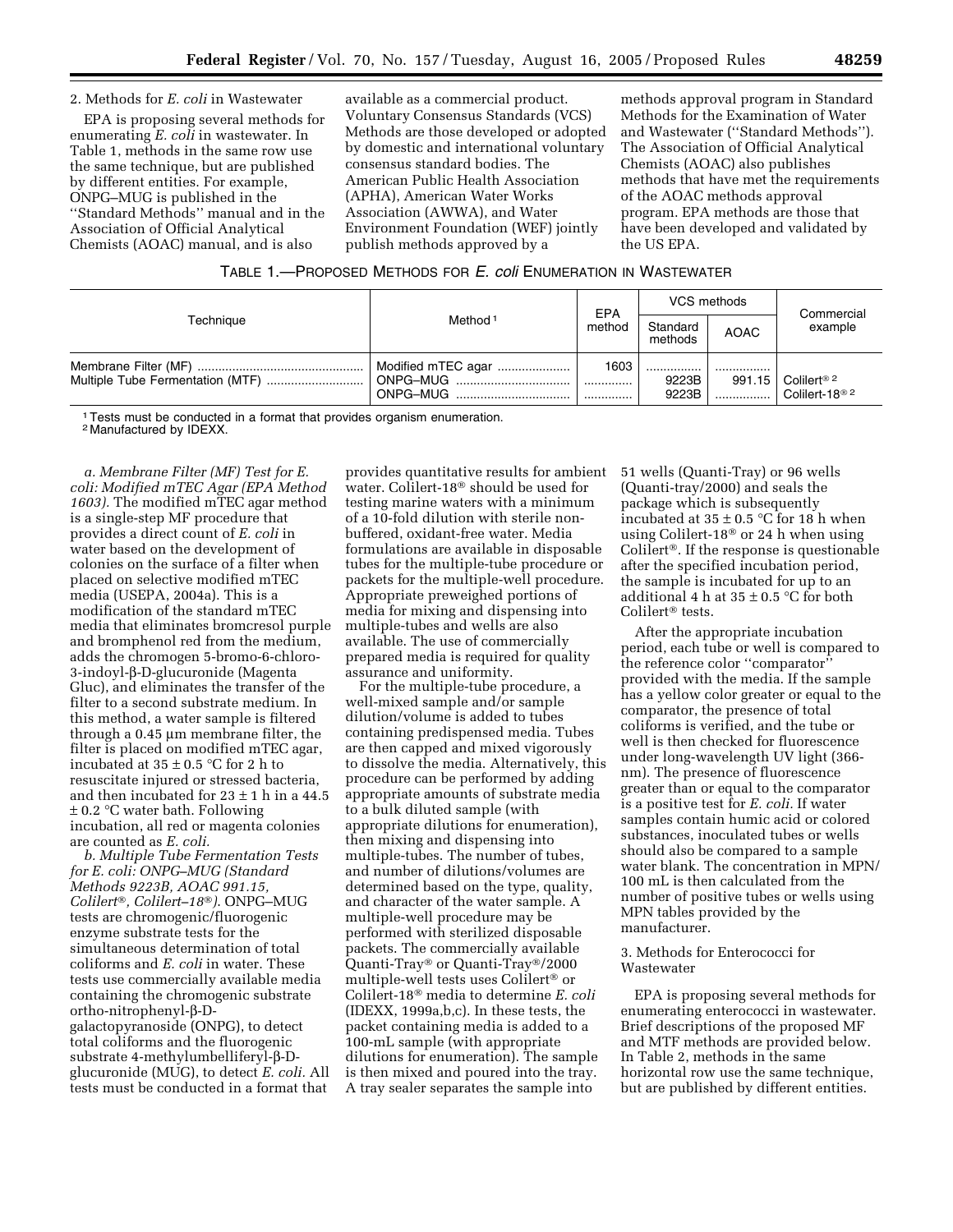| Table 2.—Proposed Methods for <i>Enterococci</i> in Wastewater. |  |
|-----------------------------------------------------------------|--|
|-----------------------------------------------------------------|--|

| Methodology                      | Method <sup>1</sup> | EPA      | VCS methods  |             | Commercial               |
|----------------------------------|---------------------|----------|--------------|-------------|--------------------------|
|                                  |                     | method   | <b>ASTM</b>  | <b>AOAC</b> | example                  |
| Multiple Tube Fermentation (MTF) | MUG media           | 1600<br> | <br>D6503-99 | <br>        | Enterolert <sup>™2</sup> |

1Tests must be conducted in a format that provides organism enumeration.

2 Manufactured by IDEXX.

*a. Membrane Filter (MF) Test for Enterococci: mEI Agar (EPA Method 1600).* The mE–EIA agar method is a two-step MF procedure that provides a direct count of bacteria in water, based on the development of colonies on the surface of a filter when placed on selective mE agar (USEPA, 2004b). This medium, a modification of the mE agar in EPA Method 1106.1, contains a reduced amount of 2–3–5 triphenyltetrazolium chloride, and an added chromogen, indoxyl-b-Dglucoside. The transfer of the filter to EIA is eliminated, thereby providing results within 24 h. In this method, a water sample is filtered, and the filter is placed on mEI agar and incubated at 41  $± 0.5 °C$  for 24 h. Following incubation, all colonies with a blue halo, regardless of colony color that are greater than 0.5 mm in diameter, are counted as enterococci. Results are reported as enterococci per 100 mL.

*b. Multiple Tube Fermentation (MTF) Tests for Enterococci: 1. 4 methylumbelliferyl-*β*-D-glucoside (MUG) Medium (ASTM D6503–99, Enterolert*TM). This method utilizes a medium containing the fluorogenic substrate 4-methylumbelliferyl-b-Dglucoside (MUG) to determine enterococci concentrations. EnterolertTM is a commercially available test that utilizes this substrate test for the determination of enterococci in water (IDEXX, 1999a). Enterolert<sup>TM</sup> tests are incubated for 24 h at  $41 \pm 0.5$  °C and may use the same quantitative formats available for the Colilert<sup>®</sup> tests, cited earlier in Section III–A. After incubation, the presence of blue/white fluorescence, as viewed using a 6-watt, 365 nm, UV light, is a positive result for enterococci. The concentration in MPN/ 100 mL is then calculated from the number of positive tubes or wells using MPN tables provided by the manufacturer. Enterolert™ is subject to the same interferences and cautions listed for the Colilert<sup>®</sup> tests. In addition, marine water samples must be diluted at least tenfold with sterile, non-buffered oxidant-free water (Enterolert™ is already buffered).

4. Methods for Fecal Coliforms in Sewage Sludge

EPA is proposing methods for enumerating fecal coliforms in sewage sludge (Table 3). Brief descriptions of the proposed MTF methods are provided below.

TABLE 3.—PROPOSED METHODS FOR FECAL COLIFORMS IN SEWAGE SLUDGE

| Methodology                                   | Method <sup>1</sup> | EPA<br>method |
|-----------------------------------------------|---------------------|---------------|
| <b>Multiple Tube Fer-</b><br>mentation (MTF). | $LT-EC$             | 1680          |
|                                               | Δ—1                 | 1681          |

1Tests must be conducted in a format that provides organism enumeration.

*a. Multiple Tube Fermentation (MTF) Tests for Fecal Coliforms:*

1. LT–EC Medium (EPA Method 1680). The multiple-tube fermentation method for enumerating fecal coliforms in sewage sludge uses multiple-tubes and dilutions/volumes in a two-step procedure to determine fecal coliform concentrations (USEPA, 2004c). In the first step, or ''presumptive phase,'' a series of tubes containing lauryl tryptose broth (LTB) are inoculated with undiluted samples and/or dilutions/ volumes of the samples and mixed. Inoculated tubes are incubated for 24 ± 2 h at  $35 \pm 0.5$  °C. Each tube then is swirled gently and examined for growth (*i.e.*, turbidity) and production of gas in the inner Durham tube. If there is no growth or gas, tubes are re-incubated for 24  $\pm$  2 h at 35  $\pm$  0.5 °C and re-examined. Production of growth and gas within 48 ± 3 h constitutes a positive presumptive test for coliforms. Failure to produce gas is a negative reaction and indicates fecal coliform bacteria are not present. Turbidity without gas indicates an invalid test that requires repeat analysis.

Results of the MTF procedure using LTB/EC media are reported in terms of MPN/g dry weight calculated from the number of positive EC tubes and percent total solids (dry weight basis).

2. A–1 Medium (EPA Method 1681). The multiple-tube fermentation method for enumerating fecal coliforms in sewage sludge uses multiple-tubes and dilutions/volumes in a procedure to

determine fecal coliform concentrations (USEPA 2004d). It should be noted that the Triton X–100 (polyethylene glycol p-isoloctylphenyl ether) is extremely volatile, and thus the medium must be used within one week (and preferably on the day of) preparation. In the first step, a series of tubes containing A–1 broth are inoculated with undiluted samples and/or dilutions/volumes of the samples and mixed. Inoculated tubes are incubated for 3 h at  $35 \pm 0.5$  °C, then transferred to a water bath at 44.5  $\mathrm{^{\circ}C}$  ± 0.2 °C. After  $21 \pm 2$  h, tubes are examined for growth (*i.e.*, turbidity) and production of gas in the inner Durham tube. Production of growth and gas within  $24 \pm 4$  h constitutes the presence of fecal coliforms. Failure to produce both turbidity and gas is a negative reaction and indicates fecal coliform bacteria are not present.

Results of the MTF procedure using A–1 media are reported in terms of MPN/g calculated from the number of positive A–1 tubes and percent total solids (dry weight basis).

5. Methods for *Salmonella* in Sewage Sludge

EPA is also proposing methods for enumerating *Salmonella* in sewage sludge (Table 4). Brief descriptions of the proposed MTF method are provided below.

## TABLE 4.—PROPOSED METHODS FOR *Salmonella* IN SEWAGE SLUDGE

| Methodology                                   | Method <sup>1</sup> | <b>FPA</b><br>method |
|-----------------------------------------------|---------------------|----------------------|
| <b>Multiple Tube Fer-</b><br>mentation (MTF). | Modified<br>MSRV.   | 1682                 |

1Tests must be conducted in a format that provides organism enumeration.

a. Multiple Tube Fermentation (MTF) Tests for *Salmonella* in Sewage Sludge: Multiple Tube Fermentation (MTF) Test for *Salmonella* (EPA Method 1682). The multiple-tube fermentation method for enumerating *Salmonella* in sewage sludge uses multiple-tubes and dilutions/volumes in a multiple-step procedure to determine *Salmonella* concentrations (USEPA 2004e). In the selective phase, a series of tubes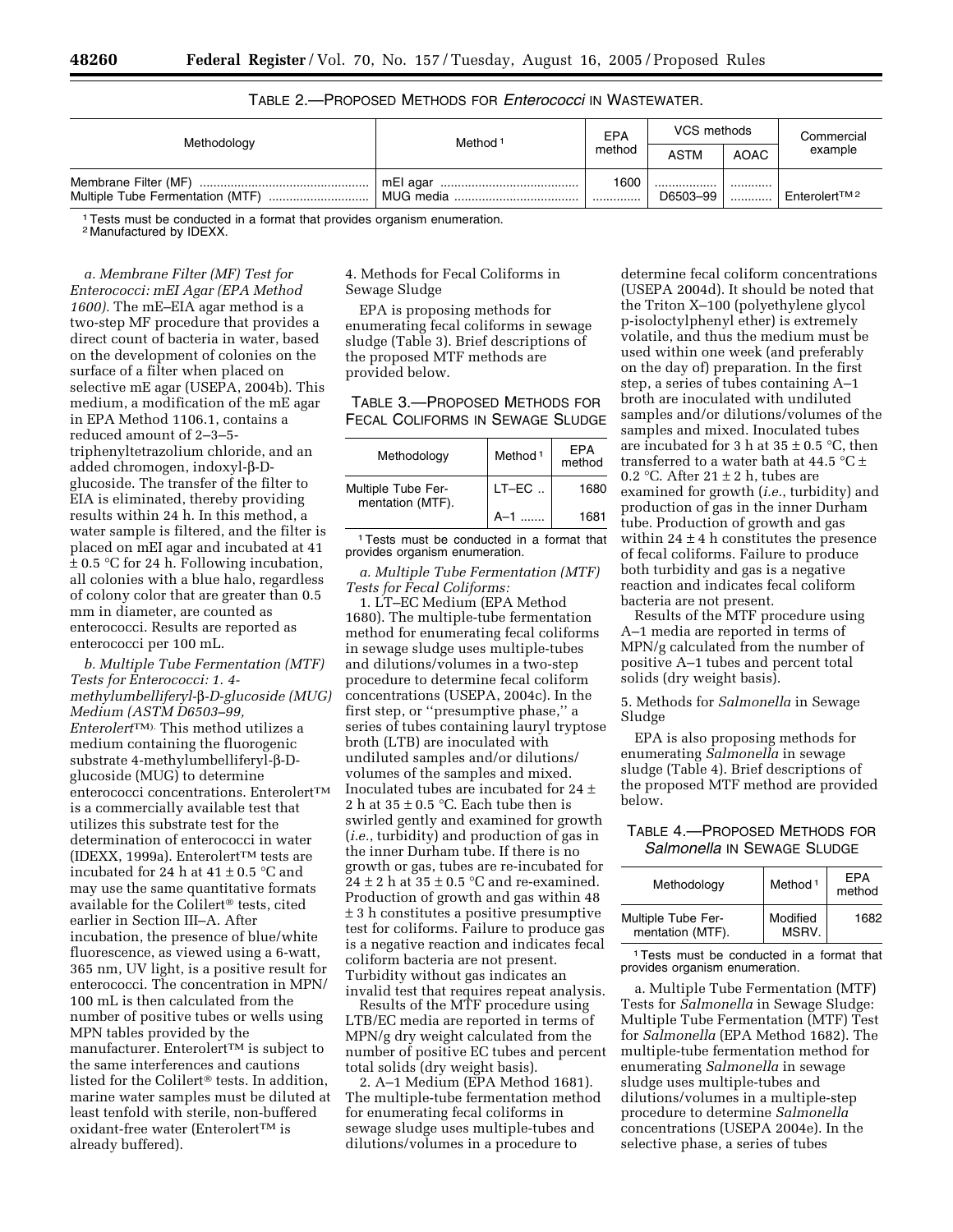containing tryptic soy broth (TSB) are inoculated with undiluted samples and/ or dilutions/volumes of the samples and mixed. Inoculated tubes are incubated for 24  $\pm$  2 h at 36  $\pm$  1.5 °C. After incubation, six discrete, 30-µL drops from each TSB tube are spotted onto the selective Rappaport-Vassiliadis agar medium semisolid modification (MSRV). The drops are allowed to absorb into the agar for approximately 1 hour at room temperature, then incubated, inoculated side up, at 42 °C ± 0.5 °C for 16 to 18 hours in a humidity-controlled hot air incubator.

The plates are examined for the appearance of motility surrounding inoculations, as evidenced by a ''whitish halo'' of growth approximately 2 cm from the center of the spot. Growth from the outer edge of the halo is streaked onto labeled XLD plates for isolation with a sterile inoculating needle or loop. Two halos and chosen are stabbed using an inoculating loop into the halo's outer edge, which is then streaked onto individual XLD plates (one spot per XLD plate) that are then incubated for 18 to 24 hours at 36  $\mathrm{^{\circ}C}$  ± 1.5 °C. After incubation, one of the plates is submitted to biochemical confirmation (the other is refrigerated for reference). Pink to red colonies with black centers on XLD plates are considered *Salmonella.*

In the confirmatory phase, isolated colonies exhibiting *Salmonella* morphology (pink to red colonies with black centers) are picked and inoculated into triple sugar iron agar (TSI) slants, lysine iron agar (LIA) slants, and urease broth, all of which are incubated for 24  $\pm$  2 hours at 36 °C  $\pm$  1.5 °C. A positive TSI reaction is an acid butt (yellow in color) and an alkaline slant (red in color) with or without  $H_2S$  gas production. A positive LIA reaction is an alkaline butt (purple in color) and an alkaline slant (purple in color) with or without  $H_2S$  gas production. When  $H_2S$ gas production is present, the butts of both the LIA and TSI may be black, which would be considered a positive reaction for *Salmonella.* Urease is an orange medium and will change to pink or deep purplish-red if positive. A negative urease test is one that exhibits no color change after inoculation. *Salmonella* are negative for urease.

To confirm cultures via polyvalent O antiserum, growth on the slant portion of TSI (regardless of whether TSI is positive or negative) is emulsified using sterile physiological saline, and two discrete drops of emulsified growth are placed onto a slide. One drop of polyvalent O antiserum is to be added to the first drop of emulsified growth, and one drop of sterile saline is added

to the second drop of emulsified growth as a visual comparison. The slide is observed under magnification for an agglutination reaction which indicates a positive result. In order for the original TSB tube to be considered positive for *Salmonella,* the associated inoculations should be MSRV positive, XLD positive, either TSI or LIA positive, urease negative, and polyvalent-O positive. Failure in any of these test constitutes a negative Salmonella reaction.

A total solids determination is performed on a representative sewage sludge sample and is used to calculate MPN/g dry weight. *Salmonella* density is reported as MPN / 4 g dry weight.

## *B. Request for Comment and Available Data*

EPA is not proposing the use of EPA Method 1103.1 (mTEC) for *E. coli* or EPA Method 1106.1 (mE-EIA) for enterococci for use in wastewater because the validation test results for these methods showed that the false positive and false negative rates for these methods were unacceptably high. Specifically, the validation of Method 1103.1 had laboratory-specific rates combined over unspiked disinfected/ secondary results ranging from 14.4% to 22.9% for false positives and from 8.9% to 16.9% for false negatives (USEPA 2004f). Additionally, the validation of Method 1106.1 had laboratory-specific rates combined over unspiked disinfected/secondary results ranging from 0.0% to 18.0% for false positives and from 55.4% to 60.5% for false negatives (USEPA 2004g).

EPA is not proposing to extend the holding time from 6 hours to 24 hours for fecal coliforms using Method 1680 (LTB/EC) from Class A aerobically digested sewage sludge or for *Salmonella* using Method 1682 (MSRV) from Class B thermophilically digested sewage sludge because the holding time studies for these methods showed significant differences in concentrations of these organisms using these methods after 24 hours holding time (USEPA 2004h).

EPA requests public comments on the proposed methods for the bacterial indicators of fecal contamination. EPA invites comments on the technical merit, applicability, and implementation of the proposed *E. coli* and enterococci methods for wastewater monitoring, and for fecal coliform and *Salmonella* methods for sewage sludge monitoring. Commenters should specify the method and bacteria/organisms to which the comment applies. EPA encourages commenters to provide copies of supporting data or references cited in comments. EPA also requests

public comments on acceptable characteristics of these test methods for specific matrix applications, on comparability criteria to determine equivalency of alternative test methods, supporting data, and examples of any available alternative equivalency testing protocols. Additionally, EPA requests comments on any other applicable methods for analyzing *E. coli* and enterococci in wastewater and for fecal coliforms and *Salmonella* in sewage sludge and for holding times for the proposed methods in sewage sludge not included in today's proposal. Method descriptions and supporting data may be submitted for additional test procedures that are applicable to enumerating these bacteria in wastewater and sewage sludge, respectively.

#### *C. Editorial Revision and Clarification to 40 CFR Part 136*

40 CFR part 136, Table I currently includes microbial (bacterial, and protozoan) methods for use in both wastewater and ambient waters. For clarification purposes, EPA proposes to move those methods which are applicable to ambient waters to a new Table IG.

## *D. Sampling, Sample Preservation, and Holding Times for NPDES Compliance Monitoring: Revisions to 40 CFR Part 136, Table II*

40 CFR part 136, Table II specifies sampling, preservation, and holding time requirements. This proposal would make additions to these tables for sewage sludge methods added to Table IA. In addition, clarification is provided for the holding time for bacterial tests.

## **III. Statutory and Executive Order Reviews**

#### *A. Executive Order 12866: Regulatory Planning and Review*

Under Executive Order 12866 (58 FR 51735 (October 4, 1993)), the Agency must determine whether the regulatory action is ''significant'' and therefore subject to OMB review and the requirements of the Executive Order. The Executive Order defines ''significant regulatory action'' as one that is likely to result in a rule that may:

(1) Have an annual effect on the economy of \$100 million or more, or adversely affect in a material way the economy, a sector of the economy, productivity, competition, jobs, the environment, public health or safety, or State, local, or Tribal governments or communities;

(2) Create a serious inconsistency or otherwise interfere with an action taken or planned by another agency;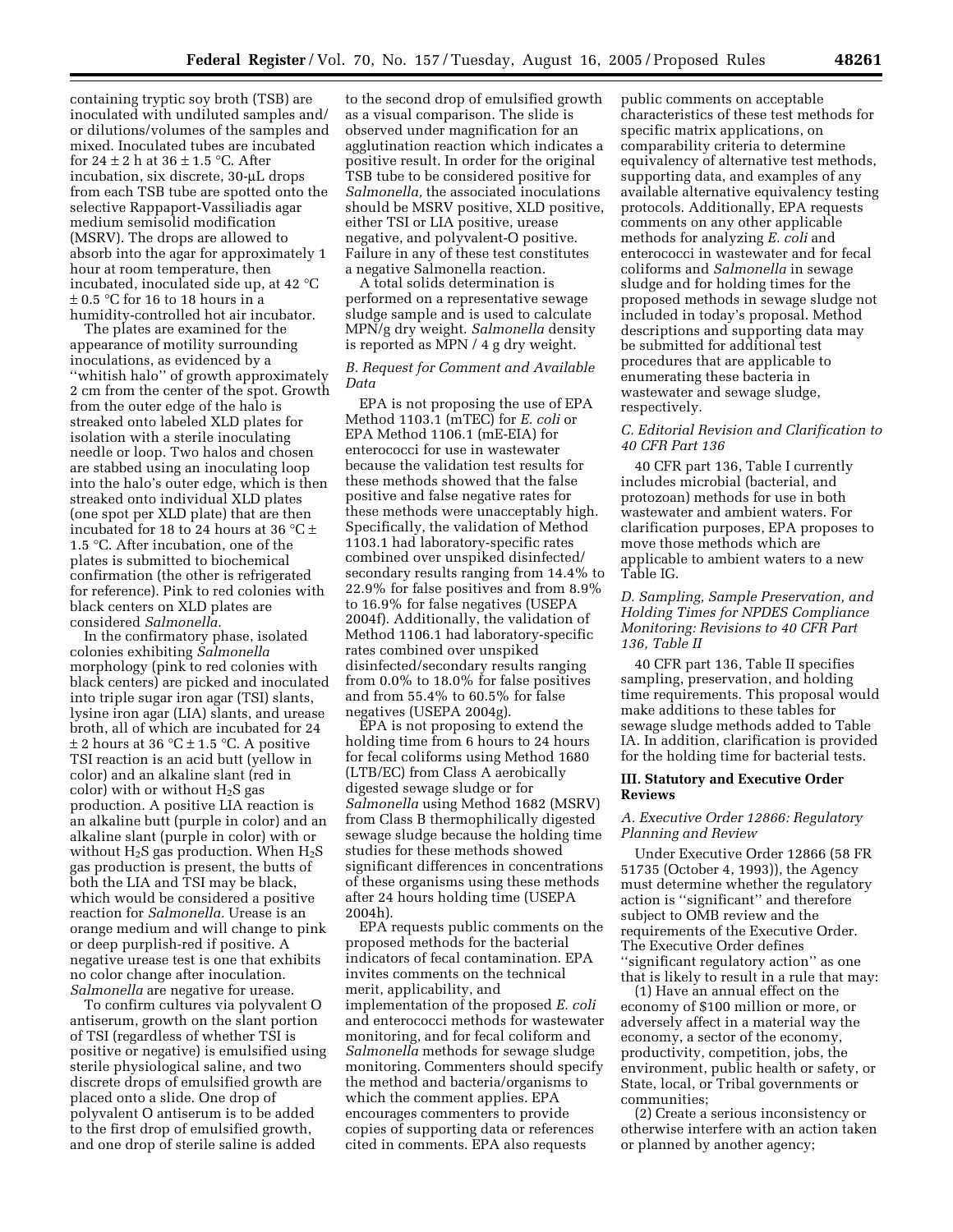(3) Materially alter the budgetary impact of entitlements, grants, user fees, or loan programs or the rights and obligations of recipients thereof; or

(4) Raise novel legal or policy issues arising out of legal mandates, the President's priorities, or the principles set forth in the Executive Order.

It has been determined that this proposed rule is not a ''significant regulatory action'' under the terms of Executive Order 12866 and is therefore not subject to Executive Order 12866 review.

#### *B. Paperwork Reduction Act*

This action does not impose an information collection burden under the provisions of the Paperwork Reduction Act, 44 U.S.C. 3501 *et. seq.* This rule proposes to make available new test methods for *E. coli* and enterococci for use in wastewater monitoring programs, and new test methods for fecal coliform and *Salmonella* for use in sewage sludge monitoring programs, but EPA would not require the use of these test methods. This rule does not impose any information collection, reporting, or record keeping requirements.

Burden means the total time, effort, or financial resources expended by persons to generate, maintain, retain, or disclose or provide information to or for a Federal agency. This includes the time needed to review instructions; develop, acquire, install, and utilize technology and systems for the purpose of collecting, validating, and verifying information, processing and maintaining information, and disclosing and providing information; adjust the existing ways to comply with any previously applicable instructions and requirements; train personnel to be able to respond to a collection of information; search data sources; complete and review the collection of information; and transmit or otherwise disclose the information.

An Agency may not conduct or sponsor, and a person is not required to respond to a collection of information unless it displays a currently valid OMB control number. The OMB control numbers for EPA's regulations in 40 CFR are listed in 40 CFR part 9.

#### *C. Regulatory Flexibility Act*

The Regulatory Flexibility Act (RFA) generally requires an agency to prepare a regulatory flexibility analysis of any rule subject to notice and comment rulemaking requirements under the Administrative Procedure Act or any other statute unless the agency certifies that the rule will not have a significant economic impact on a substantial number of small entities. Small entities

include small businesses, small organizations, and small governmental jurisdictions.

For purposes of assessing the impacts of this rule on small entities for methods under the Clean Water Act, small entity is defined as: (1) A small business that meets RFA default definitions (based on SBA size standards) found in 13 CFR 121.201; (2) a small governmental jurisdiction that is a government of a city, county, town, school district or special district with a population less than 50,000; and (3) a small organization that is any not-for-profit enterprise which is independently owned and operated and is not dominant in its field.

After considering the economic impacts of today's proposed rule on small entities, I certify that this action will not have a significant economic impact on a substantial number of small entities. In determining whether a rule has a significant economic impact on a substantial number of small entities, the impact of concern is any significant *adverse* economic impact on small entities, since the primary purpose of the regulatory flexibility analyses is to identify and address regulatory alternatives ''which minimize any significant economic impact of the rule on small entities.'' 5 U.S.C. 603 and 604. Thus, an agency may certify that a rule will not have a significant economic impact on a substantial number of small entities if the rule relieves regulatory burden, or otherwise has a positive economic effect on all of the small entities subject to the rule.

This proposed regulation would approve testing procedures for the measurement of *E. coli* and enterococci bacteria in wastewater, and fecal coliforms and *Salmonella* bacteria in sewage sludge. The inclusion of these test methods in 40 CFR 136.3 is intended to make these test methods available to States and others for use in wastewater and sewage sludge monitoring programs. EPA is not establishing any compliance monitoring requirements for these pollutants.

EPA analyzed the annualized cost estimates to regulated entities (small governmental jurisdictions that have publically-owned treatment works (POTWs) and small businesses with water quality-based discharge permits) for adoption of the newly proposed test methods for *Escherichia coli* (*E. coli*) and enterococci in wastewater and found that all incremental costs results are negative (a cost savings) to regulated firms. The cost savings for the adoption of wastewater testing procedures are as follows.

The savings for facilities to shift from fecal coliform testing to *E. coli* Method 1603 will range from \$36 million to \$226 million. The savings to shift to *E. coli* Method 1103.1 will range from \$35 million to \$220 million. The savings for facilities to shift from fecal coliform testing to enterococci Method 1600 will range from approximately \$36 million to \$225 million. The savings to those currently employing *E. coli* Method 1103.1 and shifting to *E. coli* Method 1603 will range from approximately \$0.9 million to \$5.8 million, and those currently shifting from enterococci Method 1106.1 to enterococci Method 1600 will range from \$7,000 to \$48,000.

We continue to be interested in the potential impacts of the proposed rule on small entities and welcome comments on issues related to such impacts.

## *D. Unfunded Mandates Reform Act*

Title II of the Unfunded Mandates Reform Act of 1995 (UMRA), Public Law 104–4, establishes requirements for Federal agencies to assess the effects of their regulatory actions on State, tribal, and local governments and the private sector. Under section 202 of the UMRA, EPA generally must prepare a written statement, including a cost-benefit analysis, for proposed and final rules with ''Federal mandates'' that may result in expenditures to State, local, and tribal governments, in the aggregate, or to the private sector, of \$100 million or more in any one year. Before promulgating an EPA rule for which a written statement is needed, section 205 of the UMRA generally requires EPA to identify and consider a reasonable number of regulatory alternatives and adopt the least costly, most costeffective or least burdensome alternative that achieves the objectives of the rule. The provisions of section 205 do not apply when they are inconsistent with applicable law. Moreover, section 205 allows EPA to adopt an alternative other than the least costly, most cost-effective or least burdensome alternative if the Administrator publishes with the final rule an explanation of why that alternative was not adopted.

Before EPA establishes any regulatory requirements that may significantly or uniquely affect small governments, including tribal governments, it must have developed under section 203 of the UMRA a small government agency plan. The plan must provide for the notification of potentially affected small governments, enabling officials of affected small governments to have meaningful and timely input in the development of EPA regulatory proposals with significant Federal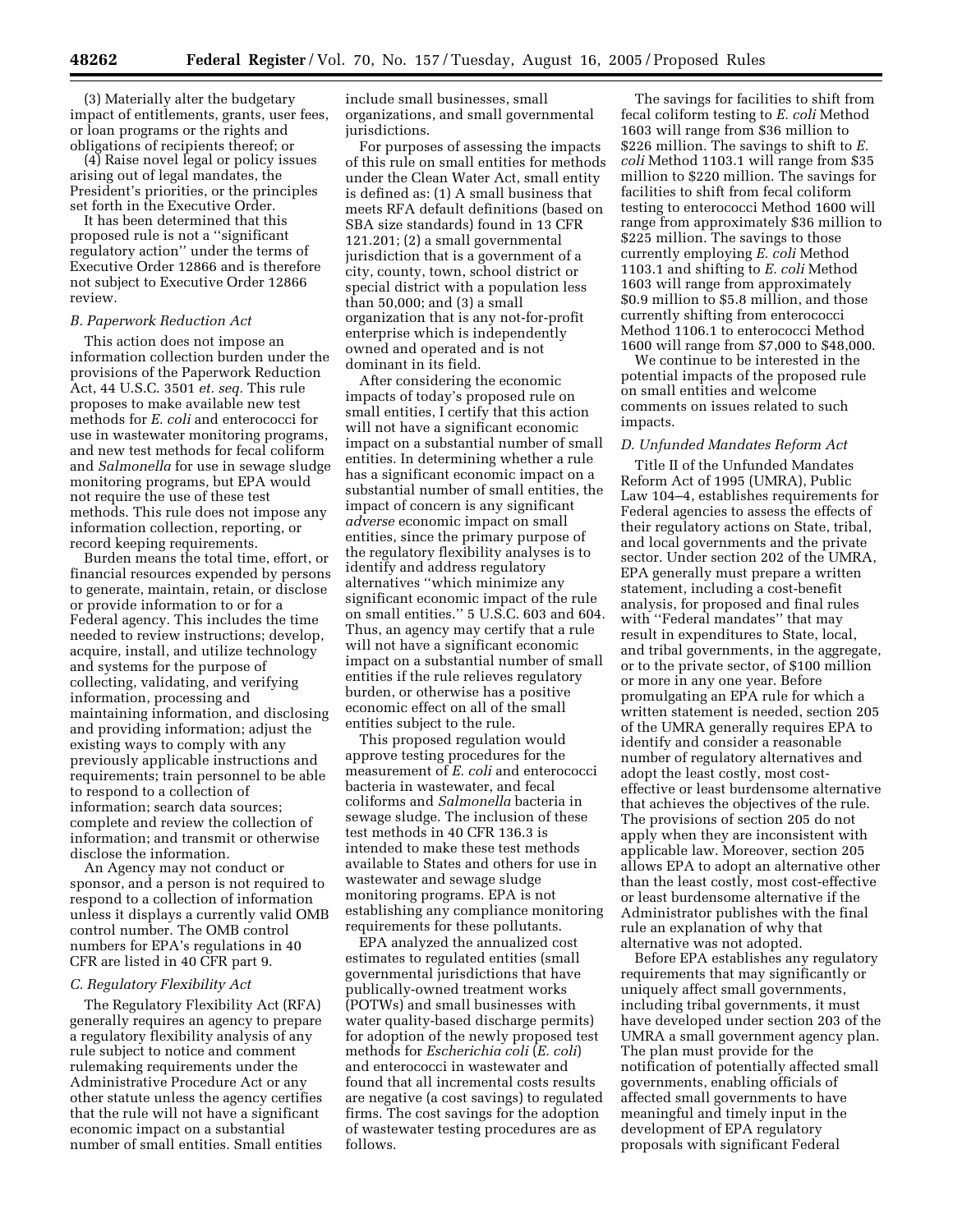intergovernmental mandates, and informing, educating, and advising small governments on compliance with the regulatory requirements.

This rule contains no Federal mandates (under the regulatory provisions of Title II of UMRA) for State, local, or tribal governments or the private sector. The rule imposes no enforceable duty on any State, local, or tribal governments or the private sector. In fact, this rule should (on the whole) save money for governments and the private sector by increasing method flexibility, and allowing these entities to reduce monitoring costs by taking advantage of innovations. Thus, today's rule is not subject to the requirements of sections 202 and 205 of the UMRA.

EPA has determined that this rule contains no regulatory requirements that might significantly or uniquely affect small governments. This rule makes available testing procedures for *E. coli*, enterococci, fecal coliform, and *Salmonella* that may be used by a State, Territorial, Tribal or local authority for compliance with water quality standards (*E. coli*, enterococci) or sewage sludge (fecal coliforms, *Salmonella*) monitoring requirements when testing is otherwise required by these regulatory authorities. Thus, today's rule is not subject to the requirements of section 203 of UMRA.

#### *E. Executive Order 13132: Federalism*

Executive Order 13132, entitled ''Federalism'' (64 FR 43255, August 10, 1999), requires EPA to develop an accountable process to ensure ''meaningful and timely input by State and local officials in the development of regulatory policies that have federalism implications.'' ''Policies that have federalism implications'' is defined in the Executive Order to include regulations that have ''substantial direct effects on the States, on the relationship between the National Government and the States, or on the distribution of power and responsibilities among the various levels of government.''

This proposed rule does not have federalism implications. It will not have substantial direct effects on the States, on the relationship between the National Government and the States, or on the distribution of power and responsibilities among the various levels of government, as specified in Executive Order 13132. This rule makes available testing procedures for *E. coli* and enterococci in wastewater, and for fecal coliforms and *Salmonella* in sewage sludge. There is no cost to State and local governments and the rule does not preempt State law. Thus, Executive Order 13132 does not apply to this rule.

In the spirit of Executive Order 13132, and consistent with EPA policy to promote communications between EPA and State and local governments, EPA specifically solicits comment on this proposed rule from State and local officials.

## *F. Executive Order 13175: Consultation and Coordination With Indian Tribal Governments*

Executive Order 13175, entitled ''Consultation and Coordination with Indian Tribal Governments'' (65 FR 67249, November 9, 2000), requires EPA to develop an accountable process to ensure ''meaningful and timely input by tribal officials in the development of regulatory policies that have tribal implications.''

''Policies that have tribal implications'' is defined in the Executive Order to include regulations that have ''substantial direct effects on one or more Indian tribes, on the relationship between the Federal Government and the Indian tribes, or on the distribution of power and responsibilities between the Federal Government and the Indian tribes.''

This proposed rule does not have tribal implications. It will not have substantial direct effects on Tribal governments, on the relationship between the Federal Government and Indian tribes, or on the distribution of power and responsibilities between the Federal Government and Indian tribes, as specified in Executive Order 13175. This rule makes available testing procedures for *E. coli* and enterococci in wastewater, and for fecal coliforms and *Salmonella* in sewage sludge. The costs to Tribal governments will be minimal (in fact, governments may see a cost savings), and the rule does not preempt State law. Thus, Executive Order 13175 does not apply to this rule.

In the spirit of Executive Order 13175, and consistent with EPA policy to promote communications between EPA and Tribal governments, EPA specifically solicits comment on this proposed rule from Tribal officials.

## *G. Executive Order 13045: Protection of Children From Environmental Health Risks and Safety Risks*

Executive Order 13045: ''Protection of Children from Environmental Health Risks and Safety Risks'' (62 FR 19885, April 23, 1997) applies to any rule that: (1) Is determined to be ''economically significant'' as defined under Executive Order 12866, and (2) concerns an environmental health or safety risk that EPA has reason to believe may have a disproportionate effect on children. If the regulatory action meets both criteria, the Agency must evaluate the environmental health or safety effects of the planned rule on children, and explain why the planned regulation is preferable to other potentially effective and reasonably feasible alternatives considered by the Agency.

This proposed rule is not subject to the Executive Order because it is not economically significant as defined in Executive Order 12866, and because the Agency does not have reason to believe the environmental health or safety risks addressed by this action present a disproportionate risk to children. This action makes available testing procedures for *E. coli* and enterococci in wastewater, and for fecal coliforms and *Salmonella* in sewage sludge.

#### *H. Executive Order 13211: Actions That Significantly Affect Energy Supply, Distribution, or Use*

This rule is not subject to Executive Order 13211, ''Actions Concerning Regulations That Significantly Affect Energy Supply, Distribution, or Use'' (66 FR 28355 (May 22, 2001)) because it is not a significant regulatory action under Executive Order 12866.

#### *I. National Technology Transfer and Advancement Act*

Section 12(d) of the National Technology Transfer and Advancement Act of 1995, (''NTTAA''), Public Law 104–113, section 12(d) (15 U.S.C. 272 note), directs EPA to use voluntary consensus standards in its regulatory activities unless to do so would be inconsistent with applicable law or otherwise impractical. Voluntary consensus standards are technical standards (*e.g.*, material specifications, test methods, sampling procedures, and business practices) that are developed or adopted by voluntary consensus standard bodies. The NTTAA directs EPA to provide Congress, through the OMB, explanations when the Agency decides not to use available and applicable voluntary consensus standards.

This proposed rulemaking involves technical standards. Therefore, the Agency conducted a search to identify potentially applicable voluntary consensus standards. EPA's search of the technical literature revealed several consensus methods appropriate for enumerating *E. coli* and enterococci in wastewaters. Accordingly, methods for *E. coli* and enterococci published by Standard Methods for the Examination of Water and Wastewater, ASTM, and AOAC are included in this proposal and are listed in Table 1A at the end of this notice. No voluntary consensus standards were found for fecal coliforms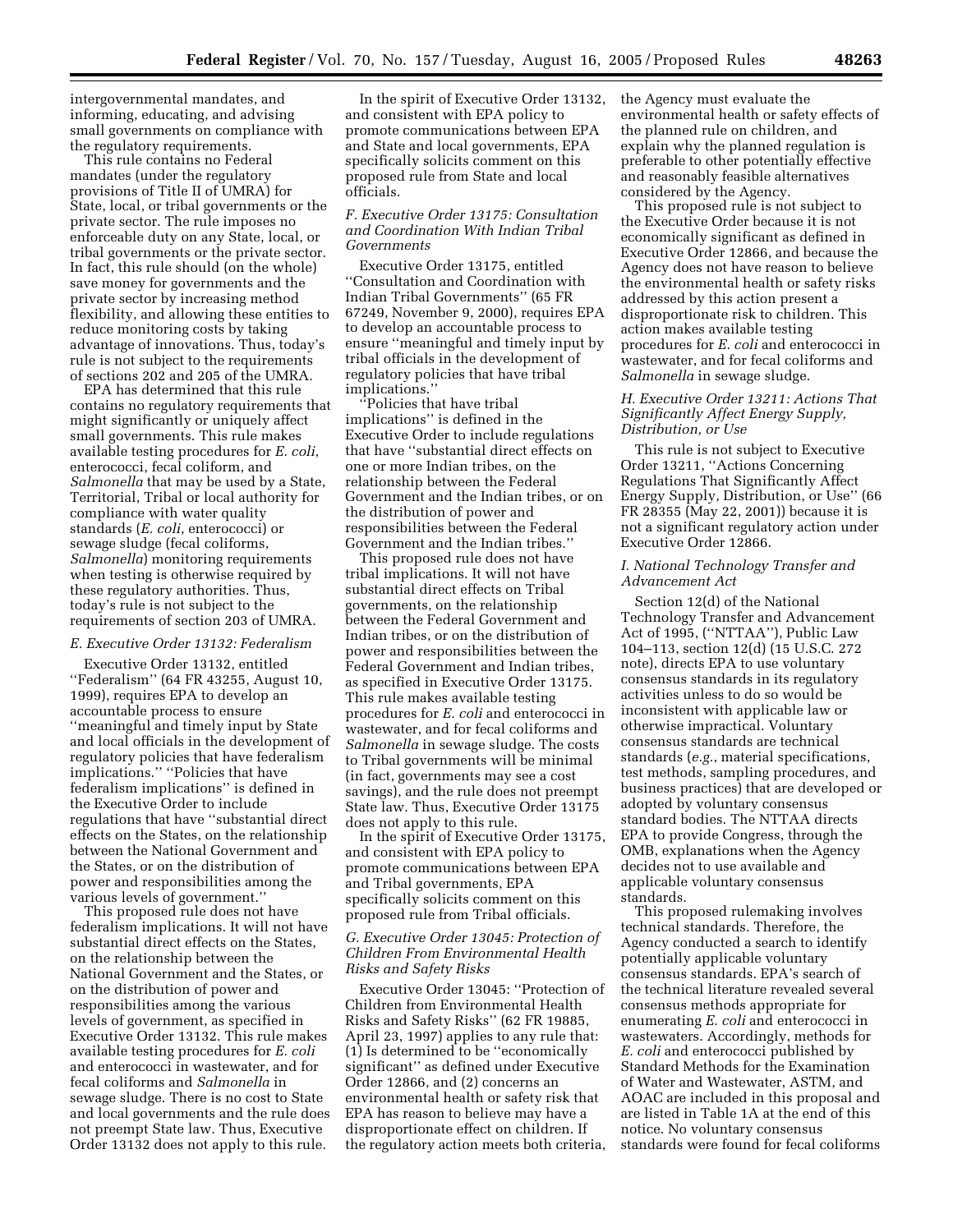or *Salmonella* in sewage sludge. EPA welcomes comments on this aspect of the proposed rulemaking and, specifically, invites the public to identify potentially applicable voluntary consensus standards for enumerating *E. coli* or enterococci in wastewaters, and fecal coliforms and *Salmonella* in sewage sludge, and to explain why such standards should be used in this regulation.

#### **IV. References**

- IDEXX. 1999a. Description of Colilert®, Colilert-18<sup>®</sup>, Quanti-Tray®, Quanti-Tray<sup>®</sup>/2000, Enterolert<sup>TM</sup> methods are available from IDEXX Laboratories, Inc., One Idexx Drive, Westbrook, Maine 04092.
- IDEXX. 1999b. "Quanti-Tray®: A Simple Method for Quantitation of Bacterial Density in Liquid Samples.''
- IDEXX. 1999c. ''Quanti-Tray/2000: Detection and Enumeration of Bacteria from High Bacterial Density Liquid Samples Without Dilution.''
- USEPA. 2004a. Method 1603: *Escherichia coli* (*E. coli*) in Water by Membrane Filtration Using Modified membrane-Thermotolerant *Escherichia coli* Agar (Modified mTEC). December 2004. U.S. Environmental Protection Agency, Office of Water, Washington DC EPA–821–04– 025.
- USEPA. 2004b. Method 1600: Enterococci in Water by Membrane Filtration Using membrane-Enterococcus Indoxyl-b-D-Glucoside Agar (mEI). December 2004. U.S. Environmental Protection Agency, Office of Water, Washington DC EPA– 821–04–023.
- USEPA. 2004c. Method 1680: Fecal Coliforms in Sewage Sludge by Multiple-Tube Fermentation Using Lauryl-Tryptose E. coli (LT–EC) Broth. December 2004. U.S. Environmental Protection Agency, Office of Water, Washington DC EPA–821–04–026.
- USEPA. 2004d. Method 1681: Fecal Coliforms in Sewage Sludge by Multiple-Tube Fermentation Using A–1 Broth. December 2004. U.S. Environmental Protection Agency, Office of Water, Washington DC EPA–821–04–027.
- USEPA. 2004e. Method 1682: *Salmonella* in Sewage Sludge by Multiple-Tube Fermentation Using Modified Semisolid Rappaport-Vassiliadis (MSRV) Medium. December 2004. U.S. Environmental Protection Agency, Office of Water, Washington DC EPA-821-04-028.
- USEPA. 2004f. Results of the Interlaboratory Validation of EPA Method 1103.1 (mTEC) for *E. coli* in Wastewater Effluent. December 2004. U.S. Environmental Protection Agency, Office of Water, Washington DC EPA–821–04– 02.
- USEPA 2004g. Results of the Interlaboratory Validation of EPA Method 1106.1 (mE– EIA) for *E. coli* in Wastewater Effluent. December 2004. U.S. Environmental Protection Agency, Office of Water, Washington DC EPA–821–04–02.
- USEPA. 2004h. Assessment of the Effects of Holding Time on Fecal Coliform and Salmonella Concentrations in Biosolids. December 2004. U.S. Environmental Protection Agency, Office of Water, Washington DC EPA–821–04–029.

#### **List of Subjects in 40 CFR Part 136**

Environmental protection, Incorporation by reference, Reporting

and recordkeeping requirements, Water pollution control.

Dated: August 10, 2005.

**Stephen L. Johnson,** 

#### *Administrator.*

For the reasons set out in the preamble, title 40, chapter I of the Code of Federal Regulations, is proposed to be amended as follows:

## **PART 136—GUIDELINES ESTABLISHING TEST PROCEDURES FOR THE ANALYSIS OF POLLUTANTS**

1. The authority citation for part 136 continues to read as follows:

**Authority:** Secs. 301, 304(h), 307, and 501(a) Pub. L. 95–217, 91 Stat. 1566, *et seq.* (33 U.S.C. 1251, *et seq.*) (The Federal Water Pollution Control Act Amendments of 1972 as amended by the Clean Water Act of 1977.)

2. Section 136.3 is amended as follows:

a. In paragraph (a) by revising Table IA.

b. In paragraph (a) by adding Table IG after the footnotes of Table IF.

c. In paragraph (b) by revising references 54, 55, 56 and 59, and adding references 63 through 65.

d. In paragraph (e) by revising the entry for Table IA and adding an entry for Table IG in Table II.

#### **§ 136.3 Identification of test procedures.**

 $(a) * * * *$ 

| TABLE IA.—LIST OF APPROVED BIOLOGICAL METHODS |  |
|-----------------------------------------------|--|
|-----------------------------------------------|--|

| Parameter and units                                                    | Method <sup>1</sup>                                              | <b>EPA</b>                                         | Standard meth-<br>ods 18th, 19th,<br>20th $ed4$ | Standard meth-<br>ods on-line <sup>4</sup> | AOAC, ASTM,<br><b>USGS</b>                            | Other                                                                  |
|------------------------------------------------------------------------|------------------------------------------------------------------|----------------------------------------------------|-------------------------------------------------|--------------------------------------------|-------------------------------------------------------|------------------------------------------------------------------------|
| Bacteria: 1. Coliform<br>(fecal), number per<br>100 mL.                | Multiple Tube Fer-<br>mentation (MTF), 5<br>tube 3 dilution, or. | p. 132 <sup>3</sup> ,<br>1680 22 24,<br>1681 23 24 | 9221C E                                         | 9221C E-99                                 |                                                       |                                                                        |
|                                                                        | Membrane filter $(MF)^2$ ,<br>single step.                       | p. 124 <sup>3</sup>                                |                                                 |                                            |                                                       |                                                                        |
| 2. Coliform (fecal) in<br>presence of chlorine,<br>number per 100 mL.  | MTF, 5 tube, 3 dilution,<br>or.                                  | p. $1323$                                          |                                                 |                                            |                                                       |                                                                        |
|                                                                        | MF $12.16$ single step $6$                                       | p. $1243$                                          | 9222D                                           |                                            |                                                       |                                                                        |
| 3. Coliform (total),<br>number per 100 mL.                             | MTF, 5 tube, 3 dilution,<br>or.                                  |                                                    | 9221B                                           | 9221B-99                                   |                                                       |                                                                        |
|                                                                        | $MF2$ , single step or<br>two step.                              | p. $1083$                                          |                                                 | 9222B    9222B-97    B-0025-855            |                                                       |                                                                        |
| 4. Coliform (total), in<br>presence of chlorine,<br>number per 100 mL. | MTF, 5 tube, 3 dilution,<br>or $MF2$ with enrich-<br>ment.       | p. $1143$ , p. $1113$                              | $9221B$ , $9221B-99$ ,<br>$9222(B+B.5c)$ .      | 9222(B+<br>B.5c)-97.                       |                                                       |                                                                        |
| 5. E. coli, number per<br>$100$ mL.                                    | MTF, multiple tube/<br>multiple well,.                           |                                                    |                                                 |                                            | 991.15 <sup>11</sup>                                  | Colilert <sup>® 12 14</sup> ,<br>Colilert-<br>18 <sup>®</sup> 12 13 14 |
|                                                                        | $MF26789$ , single step                                          | $1603^{1625}$                                      |                                                 |                                            |                                                       |                                                                        |
| 6. Fecal streptococci,<br>number per 100 mL.                           | MTF, 5 tube, 3 dilution,                                         | p. $1393$                                          | 9230B                                           | 9230B-93                                   |                                                       |                                                                        |
|                                                                        |                                                                  | p. $1363$                                          |                                                 |                                            |                                                       |                                                                        |
|                                                                        | Plate count                                                      | p. 143 <sup>3</sup>                                |                                                 |                                            |                                                       |                                                                        |
| 7. Enterococci, number<br>per 100 mL.                                  | MTF, multiple tube/<br>multiple well.                            |                                                    |                                                 |                                            | D6503-99 <sup>10</sup>   Enterolert <sup>® 1217</sup> |                                                                        |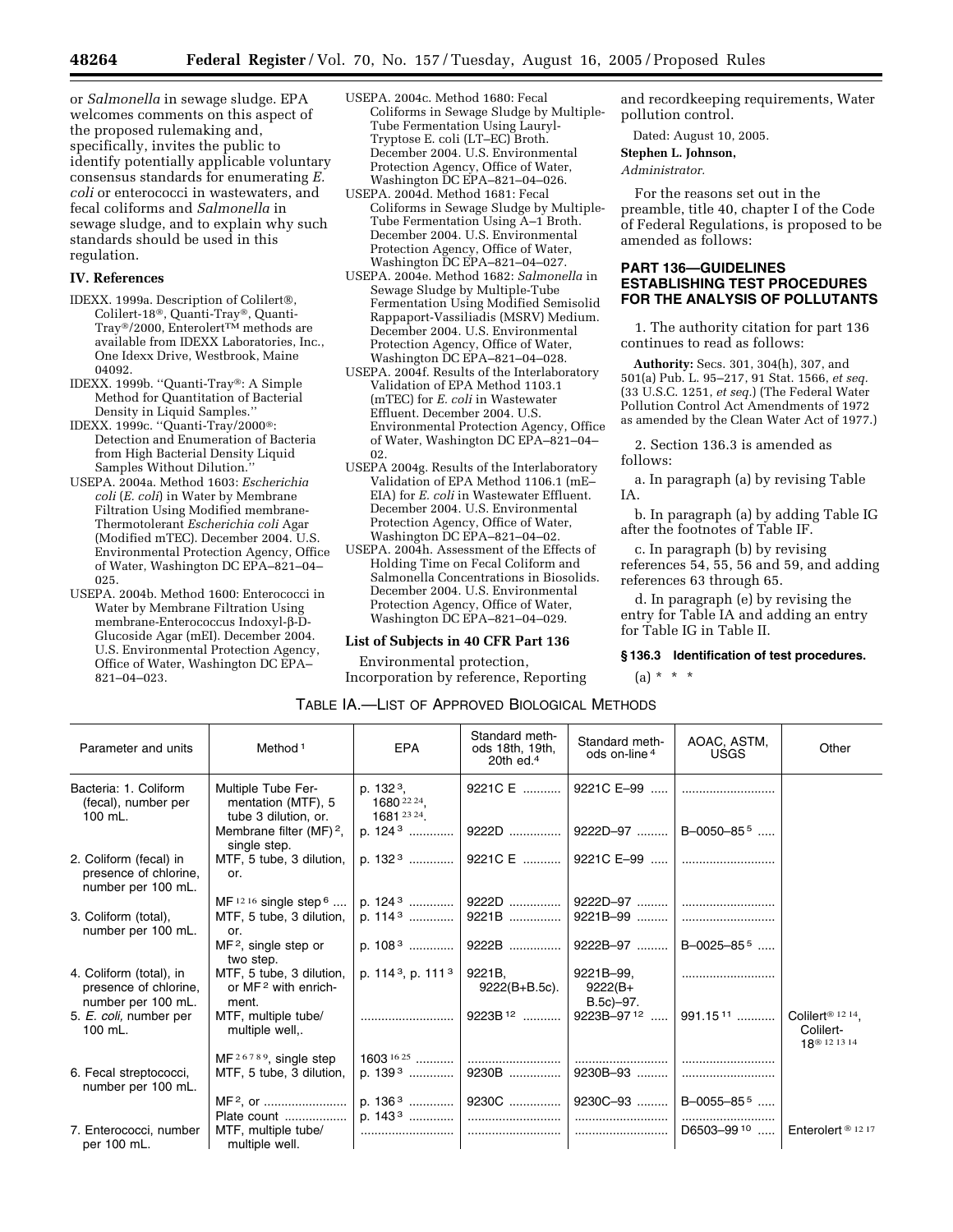|  | 48265 |  |
|--|-------|--|
|  |       |  |

۰

# TABLE IA.—LIST OF APPROVED BIOLOGICAL METHODS—Continued

| Parameter and units                                                                                                                                   | Method <sup>1</sup>                                                                                      | EPA                          | Standard meth-<br>ods 18th, 19th,<br>20th ed. $4$ | Standard meth-<br>ods on-line <sup>4</sup> | AOAC, ASTM,<br><b>USGS</b> | Other |
|-------------------------------------------------------------------------------------------------------------------------------------------------------|----------------------------------------------------------------------------------------------------------|------------------------------|---------------------------------------------------|--------------------------------------------|----------------------------|-------|
| 8. Salmonella, number<br>per 100 mL.<br><b>Aquatic Toxicity:</b>                                                                                      | MF <sup>26789</sup> single step<br>MTF multiple tube                                                     | 1600 $1825$<br>$1682^{2426}$ |                                                   |                                            |                            |       |
| 9. Toxicity, acute, fresh<br>water organisms,<br>LC50, percent efflu-<br>ent.                                                                         | Ceriodaphnia dubia<br>acute.                                                                             | $2002.019$                   |                                                   |                                            |                            |       |
|                                                                                                                                                       | Daphnia puplex and<br>Daphnia magna                                                                      | $2021.0^{19}$                |                                                   |                                            |                            |       |
|                                                                                                                                                       | acute.<br>Fathead Minnow.<br>Pimephales<br>promelas, and<br>Bannerfin shiner,<br>Cyprinella leedsi,      |                              |                                                   |                                            |                            |       |
|                                                                                                                                                       | acute.<br>Rainbow Trout,<br>Oncorhynchus<br>mykiss, and brook<br>trout, Salvelinus<br>fontinalis, acute. |                              |                                                   |                                            |                            |       |
| 10. Toxicity, acute, es-<br>tuarine and marine<br>organisms of the At-<br>lantic Ocean and<br>Gulf of Mexico,<br>LC50, percent efflu-<br>ent.         | Mysid, Mysidopsis<br>bahia, acute.                                                                       | 2007.0 <sup>19</sup>         |                                                   |                                            |                            |       |
|                                                                                                                                                       | Sheepshead Minnow,<br>Cyprinodon                                                                         |                              |                                                   |                                            |                            |       |
|                                                                                                                                                       | variegatus, acute.<br>Silverside, Menidia<br>beryllina, Menidia<br>menidia, and<br>Menidia peninsulae,   | 2006.019                     |                                                   |                                            |                            |       |
| 11. Toxicity, chronic,<br>fresh water orga-<br>nisms, NOEC or<br>IC25, percent efflu-<br>ent.                                                         | acute.<br>Fathead minnow,<br>Pimephales<br>promelas, larval sur-<br>vival and growth.                    |                              |                                                   |                                            |                            |       |
|                                                                                                                                                       | Fathead minnow,<br>Pimephales<br>promelas, embryo-<br>larval survival and<br>teratogenicity.             |                              |                                                   |                                            |                            |       |
|                                                                                                                                                       | Daphnia, Ceriodaphnia<br>dubia, survival and<br>reproduction.                                            |                              |                                                   |                                            |                            |       |
|                                                                                                                                                       | Green alga,<br>Selenastrum<br>capricornutum,                                                             | $1003.020$                   |                                                   |                                            |                            |       |
| 12. Toxicity, chronic,<br>estuarine and marine<br>organisms of the At-<br>lantic Ocean and<br>Gulf of Mexico,<br>NOEC or IC25, per-<br>cent effluent. | growth.<br>Sheepshead minnow,<br>Cyprinodon<br>variegatus, larval<br>survival and growth.                | $1004.021$                   |                                                   |                                            |                            |       |
|                                                                                                                                                       | Sheepshead minnow,<br>Cyprinodon<br>variegatus, embryo-<br>larval survival and<br>teratogenicity.        |                              |                                                   |                                            |                            |       |
|                                                                                                                                                       | Inland silverside,<br>Menidia beryllina,<br>larval survival and<br>growth.                               | $1006.021$                   |                                                   |                                            |                            |       |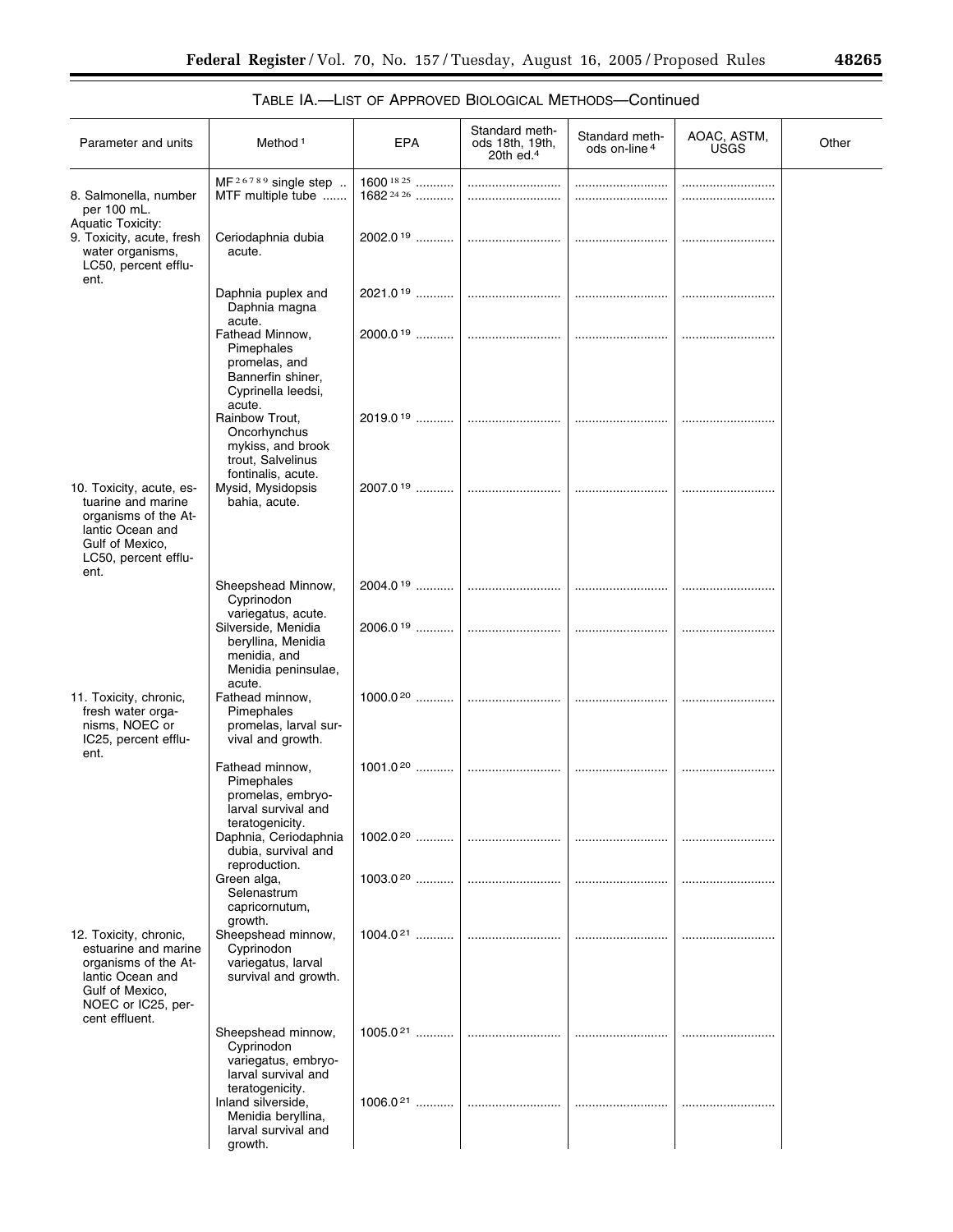| Parameter and units | Method <sup>1</sup>                                                                                                            | <b>EPA</b>           | Standard meth-<br>ods 18th, 19th,<br>20th ed. $4$ | Standard meth-<br>ods on-line <sup>4</sup> | AOAC, ASTM,<br><b>USGS</b> | Other |
|---------------------|--------------------------------------------------------------------------------------------------------------------------------|----------------------|---------------------------------------------------|--------------------------------------------|----------------------------|-------|
|                     | Mysid, Mysidopsis<br>bahia, survival,<br>growth, and fecun-<br>dity.<br>Sea urchin, Arbacia<br>punctulata, fertiliza-<br>tion. | 1007.021<br>1008.021 |                                                   | <br>                                       | <br>                       |       |

## TABLE IA.—LIST OF APPROVED BIOLOGICAL METHODS—Continued

<sup>1</sup> The method must be specified when results are reported.

2A 0.45-µm membrane filter (MF) or other pore size certified by the manufacturer to fully retain organisms to be cultivated and to be free of

extractables which could interfere with their growth.<br>3 USEPA. 1978. Microbiological Methods for Monitoring the Environment, Water, and Wastes. Environmental Monitoring and Support Laboratory, U.S. Environmental Protection Agency, Cincinnati, OH. EPA/600/8–78/017.<br>4 APHA. 1998, 1995, 1992. Standard Methods for the Examination of Water and Wastewater. American Public Health Association. 20th, 19th,

and 18th Editions. Amer. Publ. Hlth. Assoc., Washington, DC *http://www.standardmethods.org.*<br>5 USGS. 1989. U.S. Geological Survey Techniques of Water-Resource Investigations, Book 5, Laboratory Analysis, Chapter A4, Metho

Collection and Analysis of Aquatic Biological and Microbiological Samples, U.S. Geological Survey, U.S. Department of Interior, Reston, VA.<br>Because the MF technique usually yields low and variable recovery from chlorinated will be required to resolve any controversies.<br>7Tests must be conducted to provide organism enumeration (density). Select the appropriate configuration of tubes/filtrations and dilutions/vol-

umes to account for the quality, character, consistency, and anticipated organism density of the water sample.<br>"When the MF method has not been used previously to test ambient waters with high turbidity, large number of no

<sup>8</sup> When the MF method has not been used previously to test ambient waters with high turbidity, large number of noncoliform bacteria, or samples that may contain organisms stressed by chlorine, a parallel test should be co

To assess the comparability of results obtained with individual methods, it is suggested that side-by-side tests be conducted across seasons of the year with the water samples routinely tested in accordance with the most current Standard Methods for the Examination of Water and Wastewater or EPA alternate test procedure (ATP) guidelines.<br><sup>10</sup>ASTM. 2000, 1999, 1996. Annual Book of ASTM Standards—Water and Environmental Technology. Section 11.02. American Society for

Testing and Materials. 100 Barr Harbor Drive, West Conshohocken, PA 19428.<br>11 AOAC. 1995. Official Methods of Analysis of AOAC International, 16th Edition, Volume I, Chapter 17. Association of Official Analytical Chemists

<sup>12</sup> These tests are collectively known as defined enzyme substrate tests, where, for example, a substrate is used to detect the enzyme β-glucu-

ronidase produced by *E. coli.*<br><sup>13</sup> Colilert-18® is an optimized formulation of the Colilert® for the determination of total coliforms and *E. coli* that provides results within 18 h of<br>incubation at 35°C rather than the

<sup>14</sup> Descriptions of the Colilert<sup>®</sup>, Colilert-18<sup>®</sup>, Quanti-Tray®, and Quanti-Tray®/2000 may be obtained from IDEXX Laboratories, Inc., One IDEXX<br>Drive, Westbrook, ME 04092.

<sup>15</sup> Subject total coliform positive samples determined by 9222B or other membrane filter procedure to 9222G using NA–MUG media.<br><sup>16</sup> USEPA. 2004. Method 1603: *Escherichia coli (E. coli)* In Water By Membrane Filtration U erichia coli Agar (modified mTEC). U.S. Environmental Protection Agency, Office of Water, Washington, DC EPA–821–R–04–025.<br><sup>17</sup> A description of the Enterolert® test may be obtained from IDEXX Laboratories, Inc., One IDE

(mEI). U.S. Environmental Protection Agency, Office of Water, Washington, DC EPA-821-R-04-023.<br><sup>19</sup> USEPA. October 2002. Methods for Measuring the Acute Toxicity of Effluents and Receiving Waters to Freshwater and Marine O

Fifth Edition. U.S. Environmental Protection Agency, Office of Water, Washington, DC EPA/821/R-02/012.<br><sup>20</sup> USEPA. October 2002. Short-term Methods for Estimating the Chronic Toxicity of Effluents and Receiving Waters to F Fourth Edition. U.S. Environmental Protection Agency, Office of Water, Washington, DC EPA/821/R–02/013.<br><sup>21</sup> USEPA. October 2002. Short-term Methods for Estimating the Chronic Toxicity of Effluents and Receiving Waters to

Organisms. Third Edition. U.S. Environmental Protection Agency, Office of Water, Washington, DC EPA/821/R–02/014.<br>-2 USEPA. December 2004. Method 1680: Fecal Coliforms in Sewage Sludge by Multiple-Tube Fermentation Using L

EC) Broth. December 2004. U.S. Environmental Protection Agency, Office of Water, Washington DC EPA–821–R–04–026.<br><sup>23</sup> USEPA. December 2004. Method 1681: Fecal Coliforms in Sewage Sludge by Multiple-Tube Fermentation Using

<sup>24</sup> Recommended for enumeration of target organism in sewage sludge.<br><sup>25</sup> Recommended for enumeration of target organism in wastewater effluent.<br><sup>26</sup> USEPA, December 2004, Method 1682: *Salmonella* in Sewage Sludge by Mul Vassiliadis (MSRV) Medium December 2004. U.S. Environmental Protection Agency, Office of Water, Washington DC EPA–821–R–04–028. \* \* \* \* \* \* \*

| Parameter and units           | Method <sup>1</sup>                                    | <b>EPA</b> | Standard<br>methods<br>18th, 19th,<br>20th $ed4$ | Standard<br>methods on-<br>line <sup>4</sup> | AOAC.<br>ASTM, USGS  | Other                                                                |
|-------------------------------|--------------------------------------------------------|------------|--------------------------------------------------|----------------------------------------------|----------------------|----------------------------------------------------------------------|
| Bacteria:                     | $MTF6814$ multiple tube                                |            | 9221B.1/<br>9221F 11 13                          | 9221B.1/<br>9221F-<br>q599 11 13.            |                      |                                                                      |
| 1. E. coli, number per 100 mL | multiple tube/multiple<br>well.                        |            | 9223B <sup>12</sup>                              | 9223B-9712                                   | 991.15 <sup>10</sup> | Colilert <sup>®</sup> 12 16<br>Colilert-<br>18 <sup>®</sup> 12 15 16 |
|                               | MF <sup>25678</sup> , two step    1103.1 <sup>19</sup> |            | 9222B/<br>9222G <sup>18</sup> .<br>9213D.        | 9222B/<br>$9222G -$<br>97 18                 | $D5392 - 939$        |                                                                      |

## TABLE IG.—LIST OF APPROVED MICROBIOLOGICAL METHODS FOR AMBIENT WATER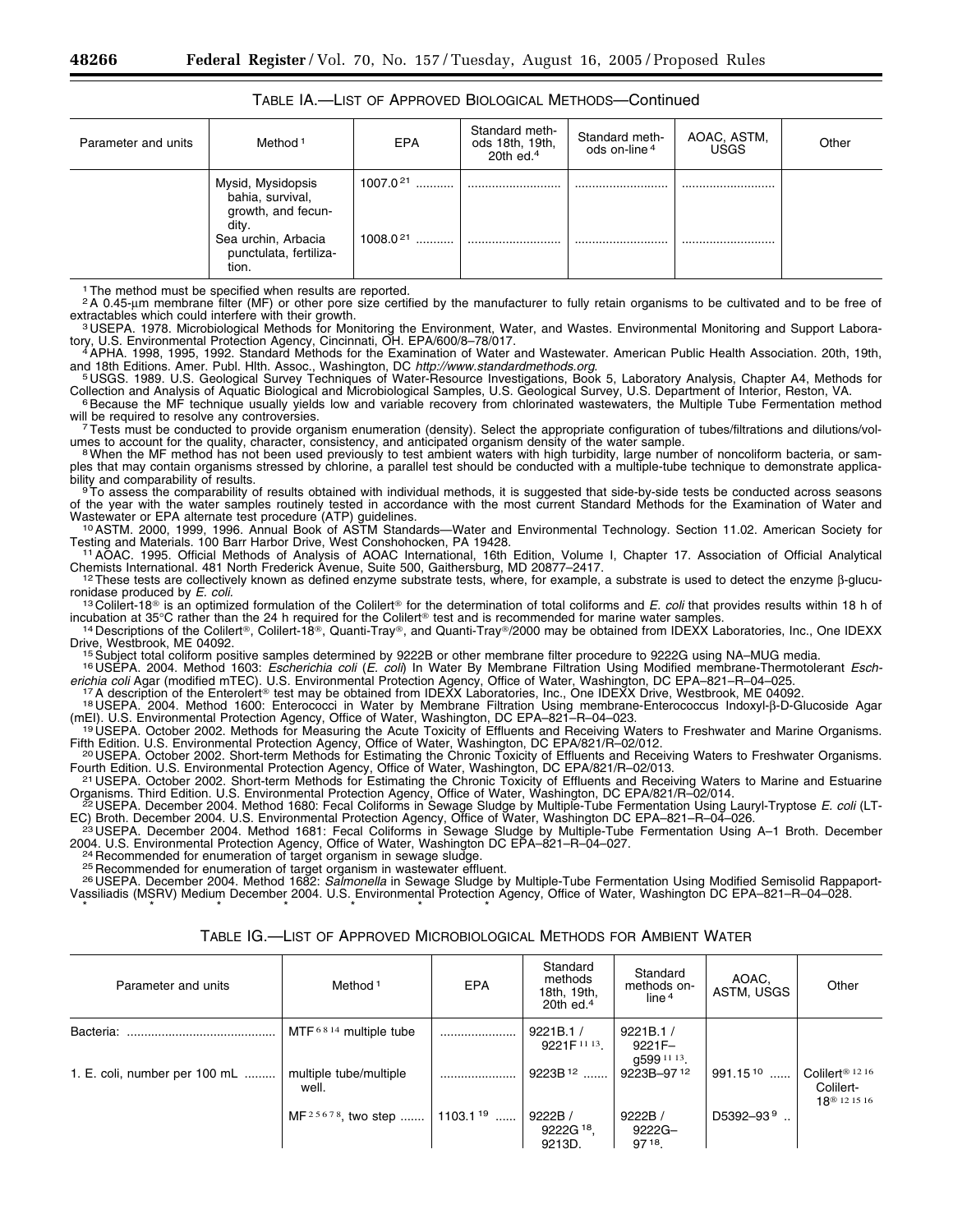TABLE IG.—LIST OF APPROVED MICROBIOLOGICAL METHODS FOR AMBIENT WATER—Continued

| Parameter and units               | Method <sup>1</sup>                                      | <b>EPA</b>                          | Standard<br>methods<br>18th, 19th,<br>20th $ed4$ | Standard<br>methods on-<br>line <sup>4</sup> | AOAC,<br>ASTM, USGS     | Other                              |
|-----------------------------------|----------------------------------------------------------|-------------------------------------|--------------------------------------------------|----------------------------------------------|-------------------------|------------------------------------|
|                                   |                                                          | $1604^{21}$ .                       |                                                  |                                              | .                       | mColiBlue-<br>24 17                |
| 7. Enterococci, number per 100 mL | $MTF68$ multiple tube<br>multiple tube/multiple<br>well. |                                     | 9230B<br>                                        | $9230B - 93$                                 | D6503-99 <sup>9</sup> . | Entero-<br>$erf^{\circledR}$ 12 22 |
|                                   | MF <sup>25678</sup> two step,    1106.1 <sup>23</sup>    |                                     | 9230C                                            | 9230C-93<br>$\cdots$                         | D5259-92 <sup>9</sup>   |                                    |
|                                   | single step, or Plate<br>count.                          | 1600 <sup>24</sup> , p.<br>$1433$ . |                                                  |                                              |                         |                                    |
| Protozoa:                         |                                                          |                                     |                                                  |                                              |                         |                                    |
| 8. Cryptosporidium                | Filtration/IMS/FA                                        | 1622 25.<br>1623 26.                |                                                  |                                              |                         |                                    |
| 9. Giardia                        | Filtration/IMS/FA                                        | 162326                              |                                                  |                                              |                         |                                    |

1The method must be specified when results are reported.

2A 0.45-µm membrane filter (MF) or other pore size certified by the manufacturer to fully retain organisms to be cultivated and to be free of extractables which could interfere with their growth. extractables which could interfere with their growth.<br>3 USEPA. 1978. Microbiological Methods for Monitoring the Environment, Water, and Wastes. Environmental Monitoring and Support Labora-

tory, U.S. Environmental Protection Agency, Cincinnati, OH. EPA/600/8–78/017.<br>4APHA. 1998, 1995, 1992. Standard Methods for the Examination of Water and Wastewater. American Public Health Association. 20th, 19th,

and 18th Editions. Amer. Publ. Hith. Assoc., Washington, DC http://www.standardmethods.org<br><sup>5</sup> Because the MF technique usually yields low and variable recovery from chlorinated wastewaters, the Multiple Tube Fermentation will be required to resolve any controversies.<br><sup>6</sup>Tests must be conducted to provide organism enumeration (density). Select the appropriate configuration of tubes/filtrations and dilutions/vol-

umes to account for the quality, character, consistency, and anticipated organism density of the water sample.<br>7 When the MF method has not been used previously to test ambient waters with high turbidity, large number of n

ples that may contain organisms stressed by chlorine, a parallel test should be conducted with a multiple-tube technique to demonstrate applica-<br>bility and comparability of results.

<sup>8</sup>To assess the comparability of results obtained with individual methods, it is suggested that side-by-side tests be conducted across seasons of the year with the water samples routinely tested in accordance with the most current Standard Methods for the Examination of Water and

Wastewater or EPA alternate test procedure (ATP) guidelines.<br><sup>9</sup>ASTM. 2000, 1999, 1996. Annual Book of ASTM Standards—Water and Environmental Technology. Section 11.02. American Society for

Testing and Materials. 100 Barr Harbor Drive, West Conshohocken, PA 19428.<br><sup>10</sup>AOAC. 1995. Official Methods of Analysis of AOAC International, 16th Edition, Volume I, Chapter 17. Association of Official Analytical

Chemists International. 481 North Frederick Avenue, Suite 500, Gaithersburg, MD 20877–2417.<br><sup>11</sup> The multiple-tube fermentation test is used in 9221B.1. Lactose broth may be used in lieu of lauryl tryptose broth (LTB), if tests are conducted between this broth and LTB using the water samples normally tested, and this comparison demonstrates that the false-positive rate and false-negative rate for total coliform using lactose broth is less than 10 percent. No requirement exists to run the completed phase

on 10 percent of all total coliform-positive tubes on a seasonal basis.<br>
<sup>12</sup>These tests are collectively known as defined enzyme substrate tests, where, for example, a substrate is used to detect the enzyme  $\beta$ -glucu-<br>

ronidase produced by *E. coli.*<br><sup>13</sup> After prior enrichment in a presumptive medium for total coliform using 9221B.1, all presumptive tubes or bottles showing any amount of gas, growth or acidity within 48 h ± 3 h of incubation shall be submitted to 9221F. Commercially available EC–MUG media or EC media supple-

mented in the laboratory with 50 µg/mL of MUG may be used.<br><sup>14</sup> Samples shall be enumerated by the multiple-tube or multiple-well procedure. Using multiple-tube procedures, employ an appropriate tube and dilution configuration of the sample as needed and report the Most Probable Number (MPN). Samples tested with Colilert® may be enumerated with the multiple-well procedures, Quanti-Tray® or Quanti-Tray® 2000, and the MPN calculated from the table provided by the manufacturer.<br><sup>15</sup> Colilert-18® is an optimized formulation of the Colilert® for the determin

incubation at 35 °C rather than the 24 h required for the Colilert® test and is recommended for marine water samples.<br><sup>16</sup> Descriptions of the Colilert®, Colilert-18®, Quanti-Tray®, and Quanti-Tray®/2000 may be obtained fr

Drive, Westbrook, ME 04092.<br><sup>17</sup>A description of the mColiBlue24® test, Total Coliforms and *E. coli*, is available from Hach Company, 100 Dayton Ave., Ames, IA 50010.<br><sup>18</sup> Subject total coliform positive samples determine

Agar (mTEC). U.S. Environmental Protection Agency, Office of Water, Washington, DC EPA–821–R–04–024.<br>-<sup>20</sup>USEPA. 2004. Method 1603: *Escherichia coli (E. coli)* In Water By Membrane Filtration Using Modified membrane-Therm

erichia coli Agar (modified mTEC). U.S. Environmental Protection Agency, Office of Water, Washington, DC EPA-821-R-04-025.<br><sup>21</sup> Preparation and use of MI agar with a standard membrane filter procedure is set forth in the a

the Simultaneous Detection of Total Coliform and *Escherichia coli* in Water.'' Appl. Environ. Microbiol. 59:3534–3544 and in USEPA. 2002. Method 1604: Total Coliforms and *Escherichia coli (E. coli)* in Water by Membrane Filtration by Using a Simultaneous Detection Technique (MI Me-

dium). U.S. Environmental Protection Agency, Office of Water, Washington, DC EPA 821–R–02–024.<br><sup>22</sup> A description of the Enterolert® test may be obtained from IDEXX Laboratories, Inc., One IDEXX Drive, Westbrook, ME 04092

U.S. Environmental Protection Agency, Office of Water, Washington, DC EPA–821–R–04–022.<br><sup>24</sup> USEPA. 2004. Method 1600: Enterococci in Water by Membrane Filtration Using membrane-Enterococcus Indoxyl-β-D-Glucoside Agar

(mEI). U.S. Environmental Protection Agency, Office of Water, Washington, DC EPA-821-R-04-023.<br><sup>25</sup> Method 1622 uses filtration, concentration, immunomagnetic separation of oocysts from captured material, immunofluorescenc termine concentrations, and confirmation through vital dye staining and differential interference contrast microscopy for the detection of *Cryptosporidium.* USEPA. 2001. Method 1622: *Cryptosporidium* in Water by Filtration/IMS/FA. U.S. Environmental Protection Agency, Office of

Water, Washington, DC EPA–821–R–01–026.<br><sup>26</sup> Method 1623 uses filtration, concentration, immunomagnetic separation of oocysts and cysts from captured material, immunofluorescence assay to determine concentrations, and confirmation through vital dye staining and differential interference contrast microscopy for the simultaneous detection of *Cryptosporidium* and *Giardia* oocysts and cysts. USEPA. 2001. Method 1623. *Cryptosporidium* and *Giardia* in Water by Filtration/IMS/FA. U.S. Environmental Protection Agency, Office of Water, Washington, DC EPA–821–R–01–025.